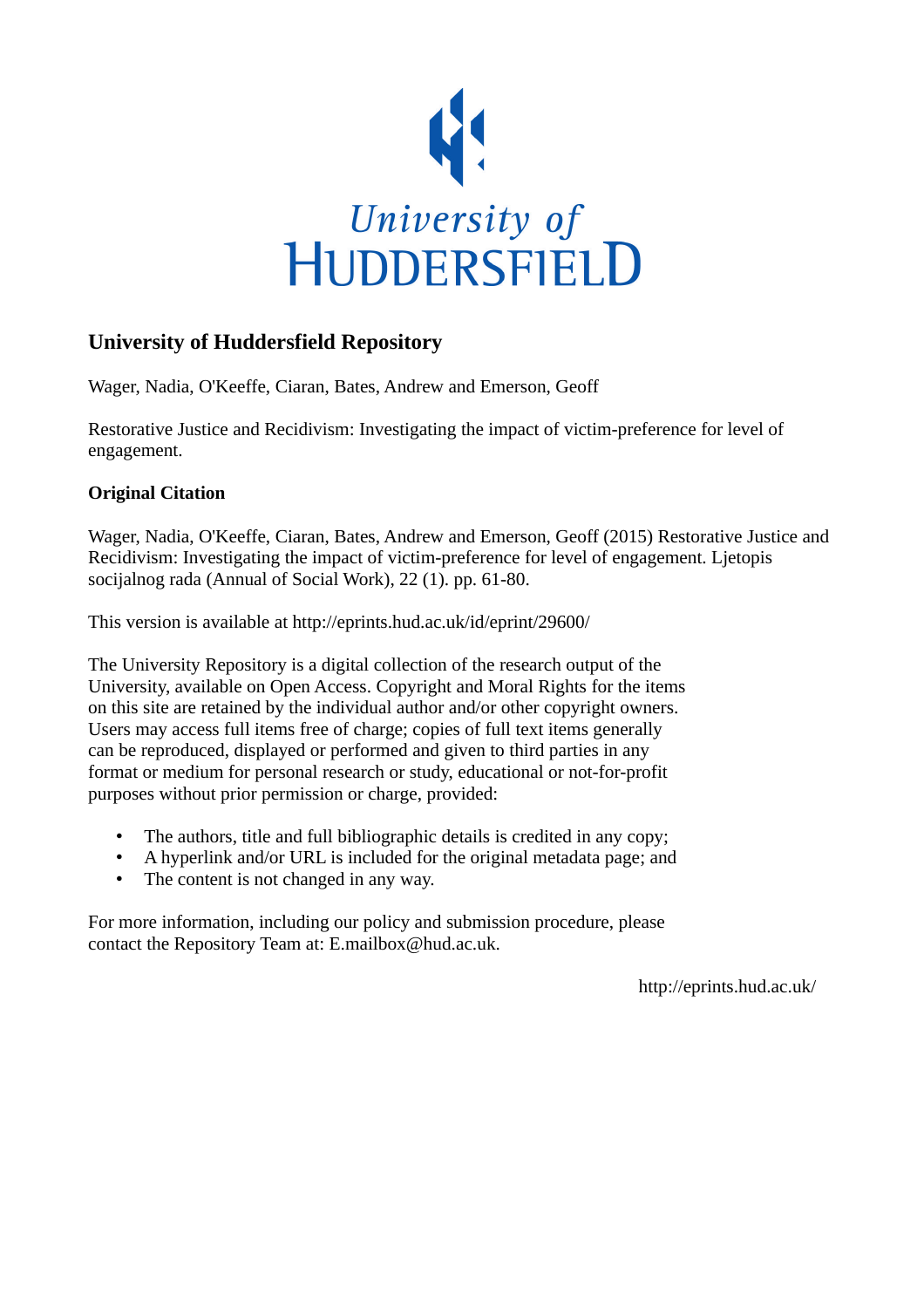# RESTORATIVE JUSTICE AND RECIDIVISM: INVESTIGATING THE IMPACT OF VICTIM-PREFERENCE FOR LEVEL OF ENGAGEMENT

# **ABSTRACT**

*The aim of this study was to assess the impact of offering victims choice in their level of engagement with restorative justice interventions. Consequently, this study compared the expected risk for reconviction, calculated using the Offender Group Reconviction Scale and actual reconviction rates for completers and non-completers of three different restorative justice (RJ) initiatives: conference, letter of apology and victim-empathy work. Where reconvictions were evident the comparative level of harm between the initial and subsequent offences was examined. This was a risk-band analysis of 253 offenders who had received an RJ sentence between* 

Received: July, 2014 Accepted: November, 2014 UDK 343.265:343.911 DOI 10.3935/ljsr.v22i1.83

Nadia Wager<sup>1</sup> University of Bedfordshire United Kingdom

### Ciaran O'Keeffe2

Buckinghamshire New University United Kingdom

# Andrew Bates3 Gooff Emerson4

Thames Valley Probation United Kingdom

Key words:

Restorative justice, risk-band analysis, victim preference, reconviction, harm-reduction

*<sup>1</sup> Nadia Wager, Psychologist, e-mail:Nadia.Wager@beds.ac.uk*

*<sup>2</sup> CiaranO'Keeffe, Psychologist e-mail : Ciaran.O'Keeffe@bucks.ac.uk*

*<sup>3</sup> Andrew Bates, Clinical psychologist, National Probation Service. e-mail: andrew.bates@probation.gsi.gov.uk*

*<sup>4</sup> Geoff Emerson, Social worker, e-mail: geoffemersonwork@gmail.com, Restorative Justice Associate, Thames Valley Partnership*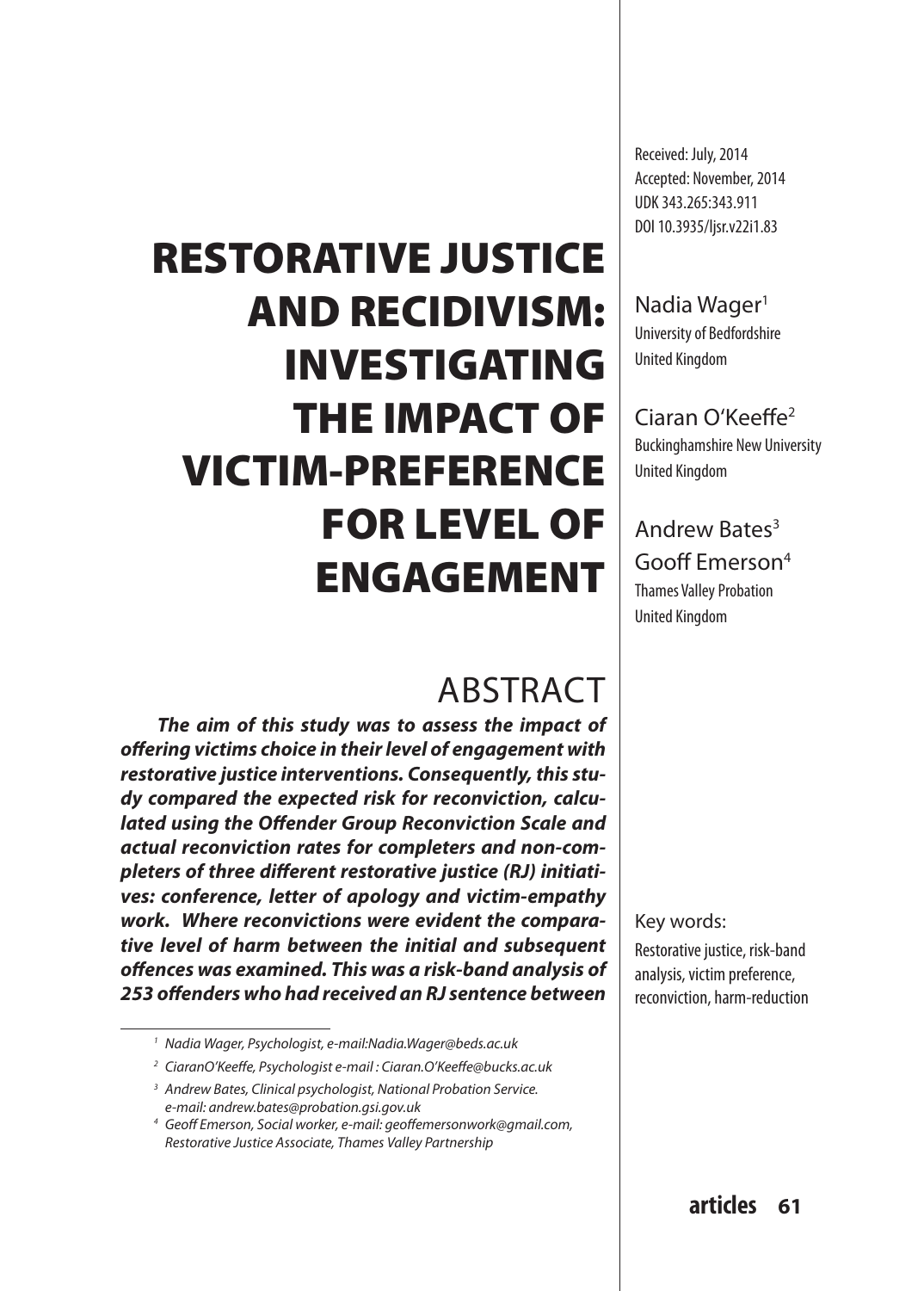*September 2007 and September 2011. Data analysis began after September 2012, to allow at least a one-year follow-up. The analyses revealed statistically significant differences between expected and actual reconviction rates for all three interventions. The choice offered to victims regarding their degree of involvement in the RJ sentence appears to do no harm; indeed it is still associated with lower rates of reconviction and a relatively high likelihood of a reduction in harm where reoffending occurs.*

### **INTRODUCTION**

*Thames Valley Probation* delivers a four session programme of Restorative Justice (RJ) to offenders as a specified activity requirement, forming part of a community or suspended sentence order, imposed by courts under the Criminal Justice Act 2003, for violent offences and offences of household burglary. This programme commenced following the implementation of the Act of April 2005.

This study examines the outcomes, in terms of reconviction, for the first 254 'graduates' of that programme. Offenders are assessed for the programme at the pre-sentence report stage and RJ is proposed to the court in the pre-sentence report. Since RJ is part of a sentencing order, the offenders were obliged to participate in the process and the nature of their engagement is dependent upon the wishes of their victim. Offender suitability for RJ is considered in producing the pre-sentencing report where RJ was recommended. Thus, offender willingness to engage with the victim is partly influential in this decision making. Victims are not contacted until after the sentence is passed. In cases where the victim wishes to meet face-to-face a restorative justice conference takes place. Where the victim does not wish to communicate with their offender in person, but would like to receive a letter of apology, work is undertaken with the offender to enable them to do this and the letter is written by the offender and sent to the victim, after discussion with the RJ facilitator. In cases where the victim is non-contactable, or does not wish to engage with the process, the offender undertakes victim empathy exercises selected from a resource book prepared by *Thames Valley Probation* staff, entitled 'Think Victim'.

This study has been conducted to follow up on previous research into RJ work undertaken by *Thames Valley Probation* described by Shapland, Atkinson, Atkinson, Dignan, Edwards et al. in 2008. Between 2001 and 2004 Shapland and colleagues independently evaluated a multi-site, random-controlled trial (RCT) for the *Ministry of Justice*, in which *Thames Valley Probation*, as part of the *Restorative Justice Consortium* (RJC), participated by delivering RJ conferences involving adult offenders and victims. The total number of cases that the RJC contributed to this study was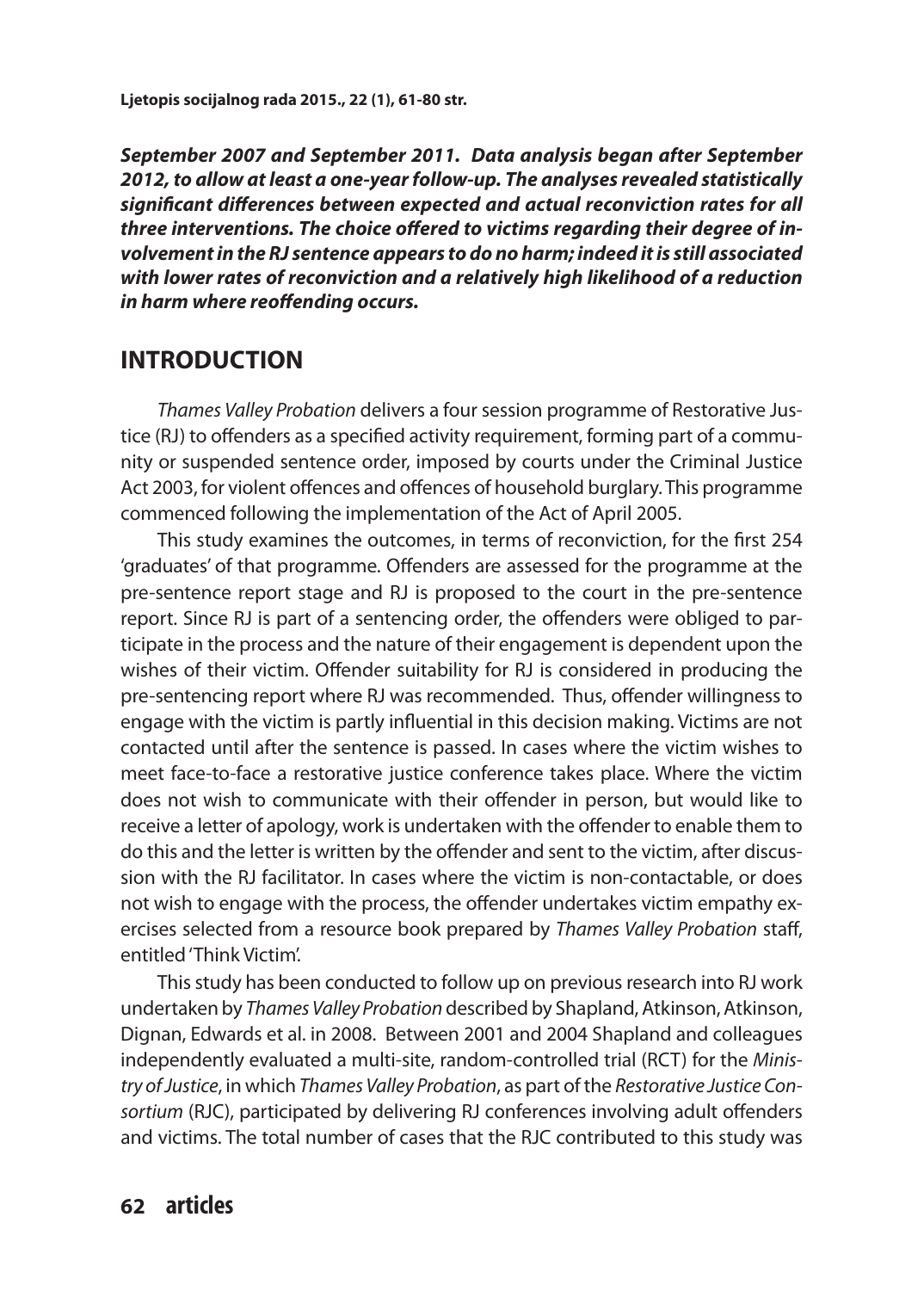728, with 50 per cent being cases that were referred to conference. Thames Valley contributed two separate RCTs, one of violent offenders prior to release from a custodial sentence and the other of offenders who received community sentences. The overall study indicated that face-to-face conferences undertaken in Thames Valley, and the other test locations, reduced the rate of reconviction in relation to the control groups. Importantly, the findings indicated that there were no adverse effects of RJ in terms of risk for reconviction, in that none of the interventions were associated with an increased risk in offending.

The RCT design of Shapland et als (2008) study necessitated that cases where both the offender and the victim agreed to participate in a conference were randomly allocated to a conference or no-treatment control group. This meant that willing and expectant victims could not be offered an alternative to the face-toface conferencing. When RJ was 'mainstreamed' in 2005 however, it was seen to be important to offer victims an alternative which included indirect contact through a letter of apology. Equally, offenders whose victims did not wish to have direct, or indirect, contact were required to undertake victim-empathy work to fulfil their obligation to the court. As a result of this change in process, it became necessary to test whether preparing letters of apology and undertaking victim-empathy work impacted upon rates of reconviction. The design of the mainstreaming of RJ within the 2003 Act Legislation enabled victims to have greater choice, but also offered untested interventions which could, at worst, lead to increased levels of reconviction. Whereas the original study was an RCT, the process of ensuring all victims had an RJ option prevented the use of this same method for the purposes of this evaluation. Therefore, this study adopted a risk-band analysis method comparing expected and actual risk for reconviction of groups of offenders.

### **AIM**

The overall aim of this study was to assess the impact of offering victims choice in their level of engagement with restorative justice interventions. This required determining whether each of three different restorative justice initiatives employed within a probation setting reduced the risk of recidivism in relation to that predicted by the offenders' OGRS2 scores. The intention was to determine whether the alternative forms of restorative justice work (i.e. victim-empathy work and constructing a letter of apology) served to increase risk for recidivism and to ascertain whether the RJ staff team has managed to maintain the quality of delivery, noted by Shapland et al. (2008), which was believed to have contributed to the previously found reduction in the rate of reconviction.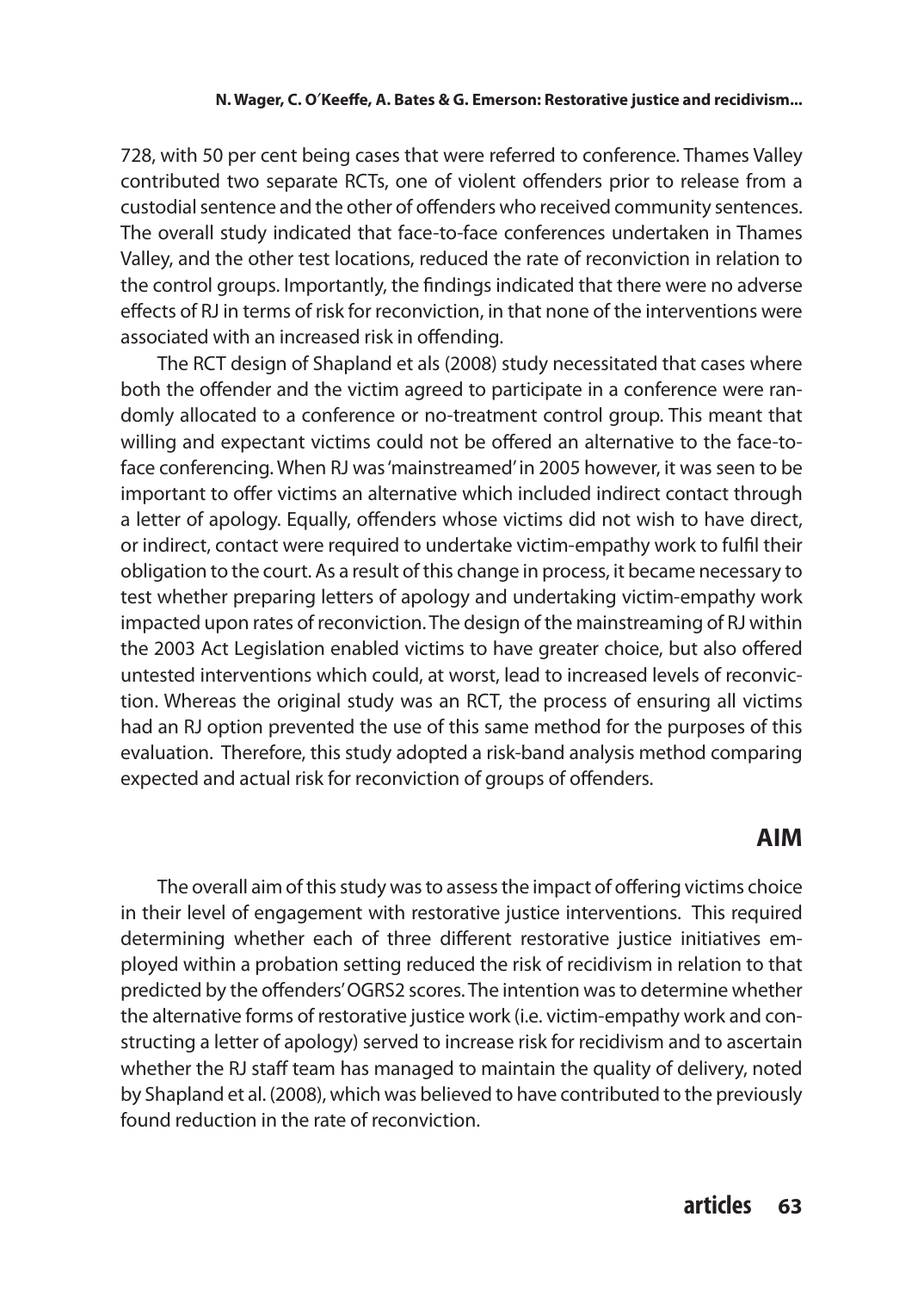# **OBJECTIVES**

(1) To determine whether overall RJ was associated with a lower rate of reconviction than predicted by the OGRS2 scores, using the risk-band categories adopted by the *National Offender Management Service* (NOMS). (2) To ascertain the effectiveness of all three types of RJ in terms of impact upon recidivism rates and to consider this in light of the risk-band of the offenders, the type of RJ intervention and the nature of the index offence. (3) To compare the effectiveness of the alternative RJ interventions to that of conferencing. (4) To ascertain whether the type of RJ intervention predicts reconviction when controlling for the impact of type of offence, age and risk group. (5) To consider whether there was evidence of a reduction in harm in relation to subsequent offending for recidivist offenders who had undertaken RJ. (6) To determine whether non-completers of RJ sentence components would demonstrate any adverse effects in terms of reconviction rates and level of harm in any subsequent offending.

# **METHOD**

### **The research design**

This outcome evaluation consisted of a risk-band analysis of a single-site, multiple-pathway RJ programme. Risk–band analysis is an actuarial method for conducting an evaluation of an intervention in the absence of an appropriate control group. The procedure compares known groups of offenders' average predicted rates of recidivism with their average actual rates of recidivism. The predicted rates were computed using the Offender Group Risk Scale (OGRS-2) (Copas and Marshall, 1998) scores.

# **The dataset**

This analysis considered the case progression of 253 offenders who had undertaken one of three different RJ interventions; writing a letter of apology ( $n =$ 102), engaging in victim-empathy work ( $n = 64$ ) or participating in a face-to-face conference  $(n = 51)$ , and 36 non-completers of the RJ element of the sentence. The data consisted of all cases where the sentence included an RJ element, which had been referred between September 2007 and September 2011. The data analysis began after September 2012, so that there was at least one year follow-up for all of the offenders included in the analysis.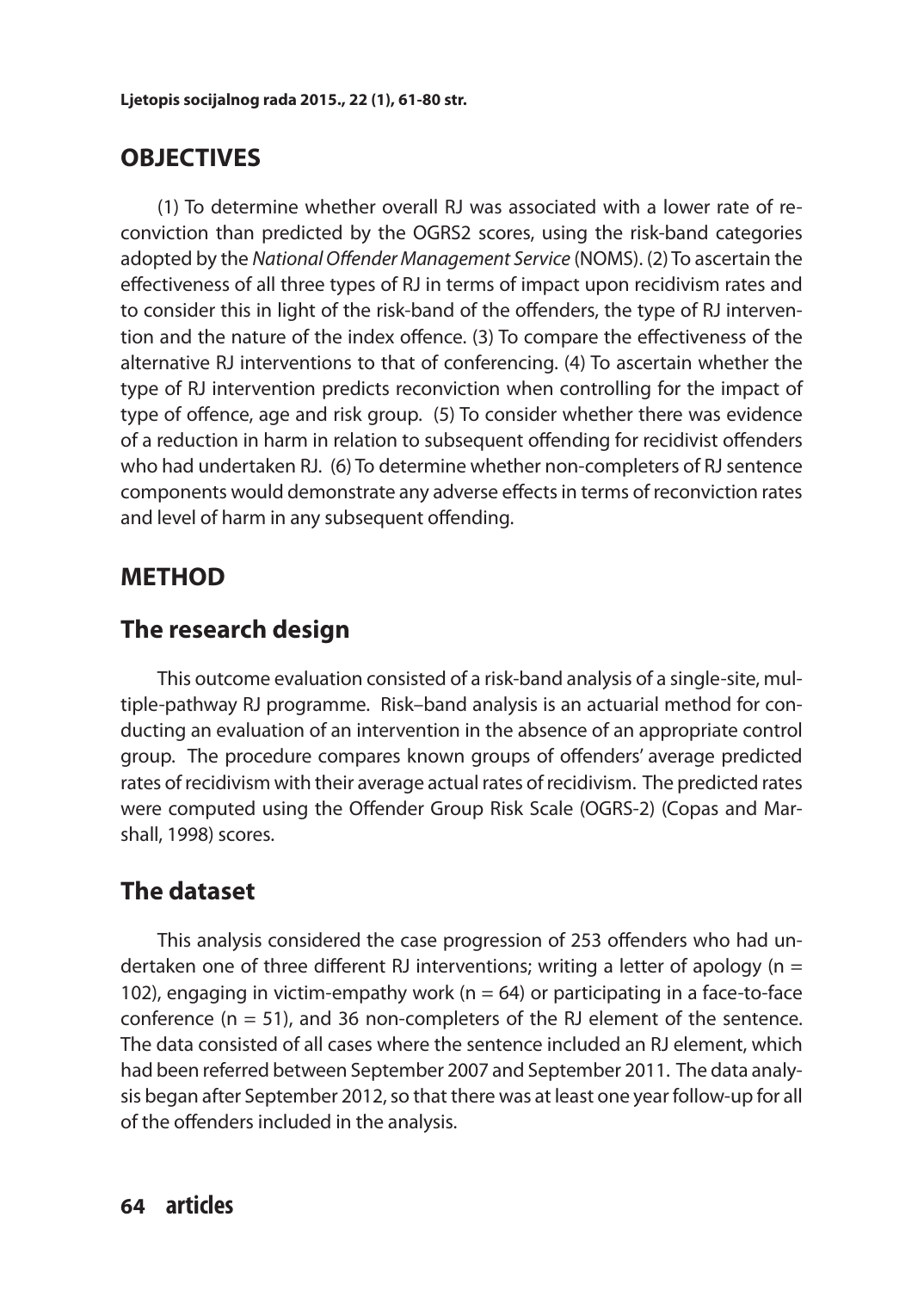The age range of the offenders in the sample was between 18 and 63, with a mean age of 27.3 years and the majority were male (85.4%). With regard to the nature of the index offences, 14 offenders had a conviction for an offence which was considered irresponsible behaviour (which whilst potentially or actually dangerous was not characterised by criminal intent), 172 had convictions for violent offences, 52 for property offences and 16 for a mixed property and violent offence. Thirty-six of the original 253 offenders did not complete the RJ process (revoked, breached, AWOL, etc.).

Whilst OGRS2 predicts risk for reconviction over a two-year period and the data set included offenders who had been at large for between 12 months and four years. The inclusion of those who had been at large for more than two years had potential to overestimate actual reconvictions, whilst the inclusion of those who had been at large for less than two years held potential to bias the rate of reconviction in the opposite direction. To restrict the data analysis to just the offenders who had been at large for two years would have reduced the sample to just 56 cases, which would have proved insufficient for meaningful statistical analysis. In light of this, the cases were examined in terms of the date of the original sentence and the date of reconviction. All but one of the recidivist offenders reoffended within 12 months of their original conviction. The offending behaviour that led to a reconviction occurred, on average, five months after the RJ sentence (range = two weeks to 13 months). Thus, it appears that using this full data set might neither over- nor under-estimate the rate of actual reconvictions to a great extent.

### **Data Coding**

The dataset was created using information from several different sources including the Offender Assessment System (OASys), Police National Computer (PNC) and the Integrated Case Management System (ICMS). The information drawn from these sources did not lend themselves to immediate analysis; rather an iterative process of coding, checking and recoding was necessary in order to garner the information required for this analysis. The original data was independently coded by the first two authors who then discussed any discrepancies between the codes they had allocated to specific items until they achieved an agreement. This procedure served to reduce the likelihood of individual error and/or subjective bias.

### a) **Predicted rate of reconviction**

Predicted rate of reconviction was calculated using the Offender Group Reconviction Scale version 2 (OGRS2). This is an actuarial risk assessment instrument, based largely on static risk factors, which was originally developed by the Home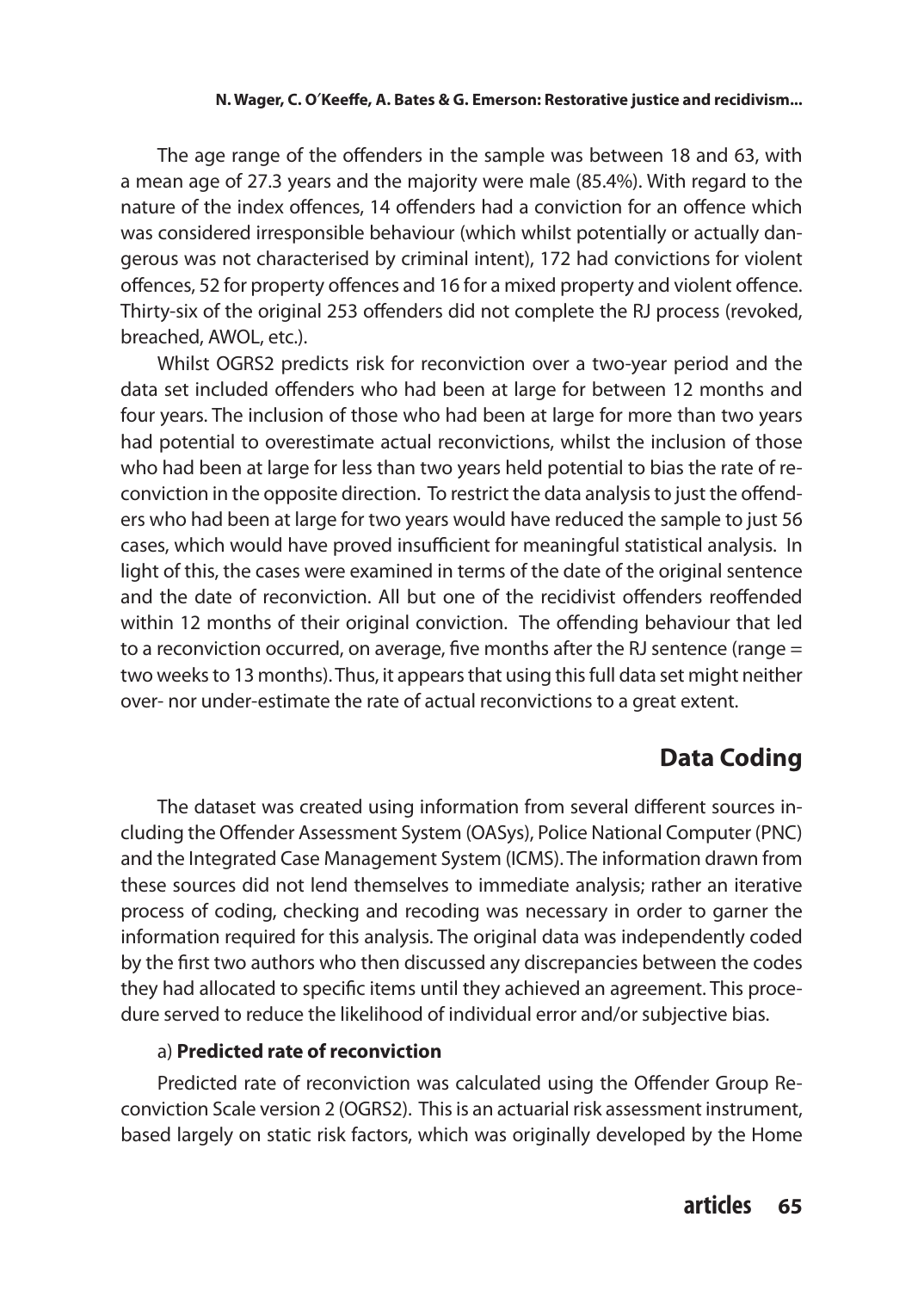Office for use in probation to assess the likelihood of reconviction of non-mentally disordered offenders. The risk factors inherent in the scale include; gender, age at time of first conviction, age at time of sentence, age at current conviction, offence category, number of youth custodial sentences, history of burglary or breaching court orders etc. The score yielded represents the probability of reconviction within a two-year time frame, from the commencement of a community sentence or following release from prison. The instrument has been used since 1996 and underwent two revisions in 1998 (Copas and Marshall, 1998) and 2008 (Howard et al, 2009). Since its inception OGRS2 has been routinely used to help determine programme suitability for particular offenders and assessing both programme effectiveness and service provision. Whilst OGRS2 was the recommended tool of the Home Office for programme assessment, its reliability has also been criticised on the basis of its reliance on static risk factors and the reliability of the information used which is drawn from the PNC (Stephens and Brown, 2001).

### b) **Actual reconviction**

In this instance reconviction was recorded for any crime that was committed that lead to an official disposal e.g. police caution, reprimand, conviction etc. Where a reconviction was evident the date of a subsequent criminal act was considered in relation to whether the individual had completed their allocated RJ intervention. Thus, only reconvictions for offences that occurred after the RJ intervention were included in the reconvicted category.

### c) **Offence category**

Four offence categories were identified from reading both the offence classification from the *Police National Computer* and details of the crime from *OASys*. The categorisation was based on both the intent on the part of the offender and the consequences of their actions. The categories included: irresponsible behaviour, which whilst potentially or actually dangerous was not characterised by criminal intent (e.g. driving without a license and/or insurance, drunk driving, dangerous driving, possession of a weapon, causing death by careless or dangerous driving), violent offences (e.g. AOABH, GBH, threatening and intimidating behaviour, false imprisonment, intimidating a juror, racially aggravated harassment, causing an affray), property offences (e.g. burglary, theft, handling stolen goods, fraud, criminal damage, shoplifting etc.), and mixed property and violent offences (e.g. robbery).

### d) **Reduction in harm**

To ascertain reduction in harm the first two authors independently compared the details of both the index offence and subsequent offence and made a comparative judgment as to whether the subsequent crime resulted in harm equiva-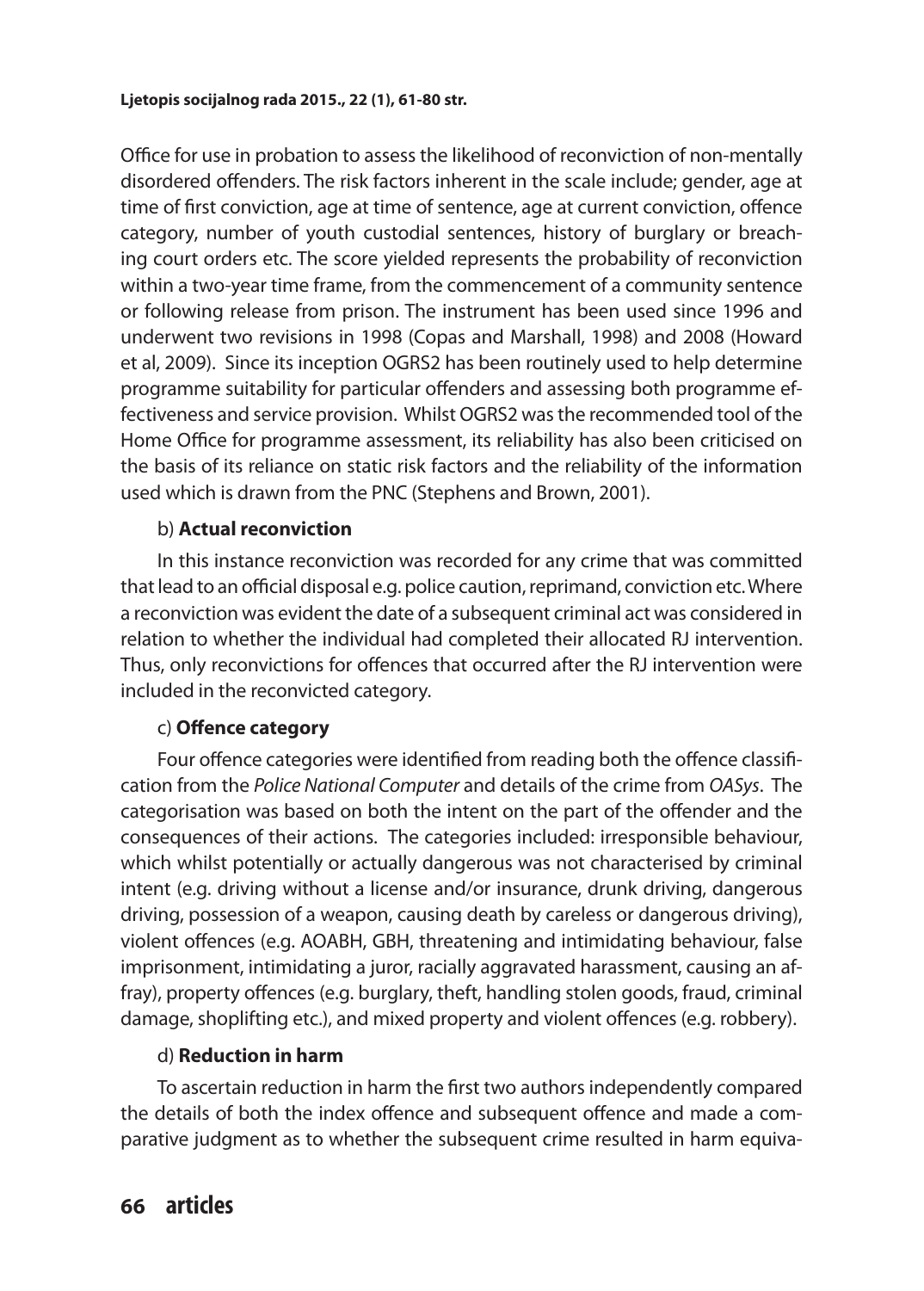lent to, less than or more than, the index offence. Only a few discrepancies were noted between the two sets of judgments, cases were then reviewed jointly until a mutual decision was made. An example of a reduction in harm is a racially aggravated assault leading to injury recorded as the index offence and the subsequent conviction being a traffic offence.

### **FINDINGS**

# **Risk band analysis using the segmentation profiles employed by NOMS**

Using the OGRS2 scores, the offenders were categorised into one of four risk category groups, according to the classification currently used by NOMS: low risk consisted of scores between 0-24, medium risk was indicated by scores 25-49, high risk by scores 50-74, and scores of 75 or above were considered very high risk of reconviction. The average expected rate of reconviction for each of these four categories was then computed and compared to the actual rate of reconviction. The analysis was conducted separately for the completers and non-completers of the designated RJ initiative.

Overall the rate of reconviction for all three risk groups appeared to be considerably less than expected based on their OGRS2 scores. The findings suggested that RJ had a greater treatment effect for those in the high and very high risk categories. Whereas low risk offenders appeared to demonstrate about half of their expected risk, the medium, high and very high risk offenders demonstrated only about a third of their expected risk. Chi-squared analysis conducted on each risk group to determine whether the reduction in risk was statistically significant indicated that this was the case for the medium, high and very high risk groups but not for the low risk group. The lack of overlap of the confidence intervals for the expected and observed rates of reconviction between the three higher risk groups reinforces the veracity of this finding. However, since the low risk group had the smallest number of offenders, their base rate of offending was low and the p value was just short of attaining significance, it may be premature to conclude that RJ is ineffective for low risk offenders. The results are presented in Table 1.

The same analysis was computed for the non-completers. No statistically significant differences were found for the low and medium risk groups. However, both the high and very high risk group's reduction in risk for reconviction did attain a level of statistical significance; although, it must be noted that examination of the confidence intervals revealed considerable overlap between the expected and actual rates of conviction. Thus, it would be unwise to see these reductions in risk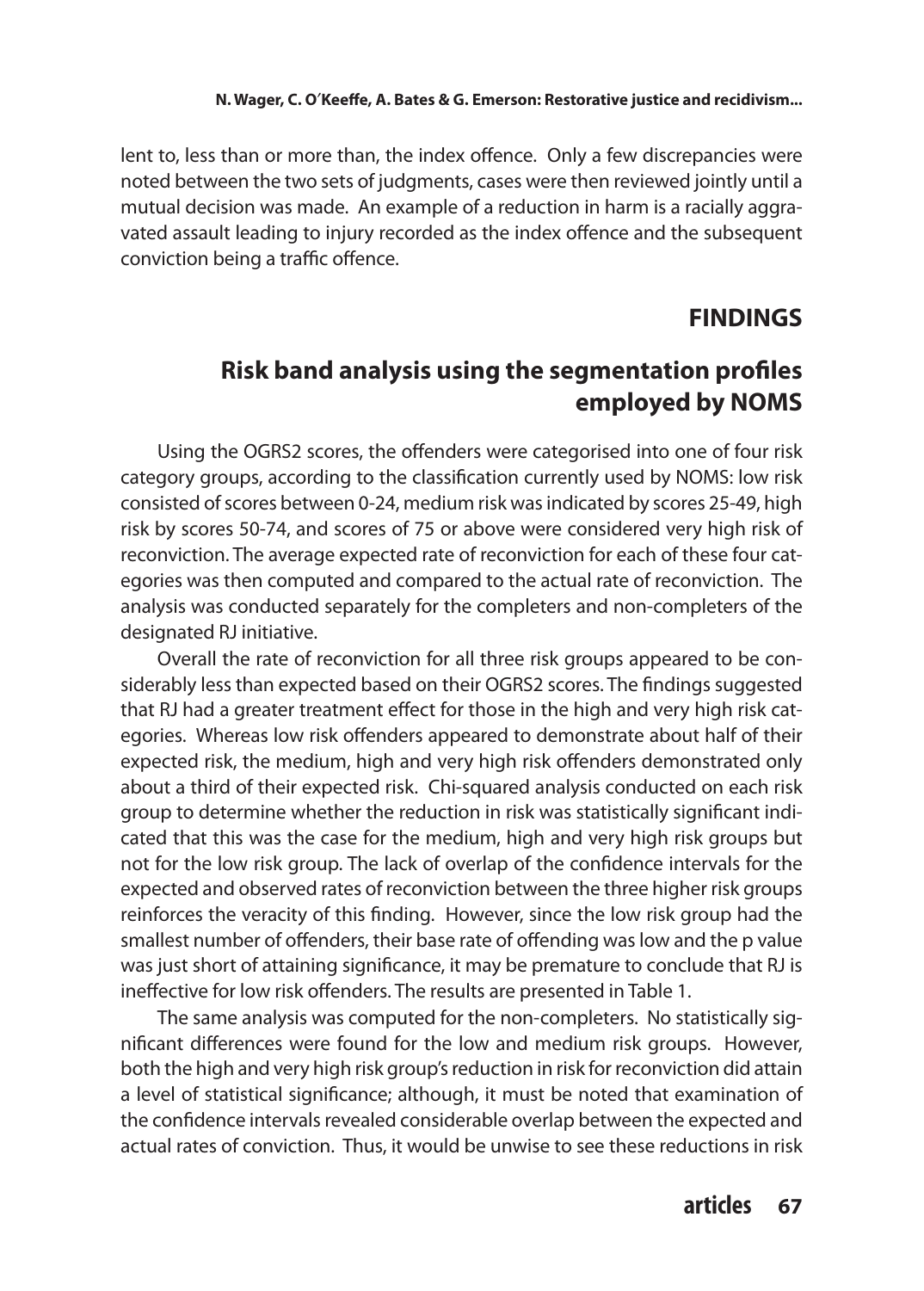for the non-completer group as significant. The findings for the non-completion group are represented in Table 2.

|                | <b>Expected Rate</b><br>of Reconviction<br>(average of the<br><b>OGRS2 scores)</b> | <b>Actual rate of</b><br>reconviction | Percentage-<br>point<br>reduction in<br>risk | <b>Chi-Squared calculation</b><br>to determine whether this<br>is a significant reduction<br>in risk |
|----------------|------------------------------------------------------------------------------------|---------------------------------------|----------------------------------------------|------------------------------------------------------------------------------------------------------|
|                | 16.4%                                                                              | 7.5%                                  |                                              |                                                                                                      |
| Low Risk       | $(n = 6.6)$                                                                        | $(n = 3)$                             | 8.9%                                         | $x^2 = 2.35$ , df = 1, p > .05                                                                       |
| $(n = 40)$     | CI.                                                                                | CI                                    |                                              |                                                                                                      |
|                | $8.8 - 32.0$                                                                       | $2.6 - 19.9$                          |                                              |                                                                                                      |
|                | 37.5%                                                                              | 13.5%                                 |                                              |                                                                                                      |
| Medium Risk    | $(n = 27.8)$                                                                       | $(n = 10)$                            |                                              |                                                                                                      |
| $(n = 74)$     | CI                                                                                 | CI                                    | 24.0%                                        | $x^2 = 17.26$ , df = 1, p < .005                                                                     |
|                | $27.7 - 49.2$                                                                      | $7.5 - 23.1$                          |                                              |                                                                                                      |
|                | 60.6%                                                                              | 18.8%                                 |                                              |                                                                                                      |
| High Risk      | $(n = 41.8)$                                                                       | $(n = 13)$                            |                                              |                                                                                                      |
| $(n = 69)$     | CI.                                                                                | CI                                    | 41.8%                                        | $x^2 = 21.45$ , df = 1, p < .001                                                                     |
|                | $49.1 - 71.5$                                                                      | $11.4 - 29.6$                         |                                              |                                                                                                      |
|                | 83.9%                                                                              | 41.9%                                 |                                              |                                                                                                      |
| Very High Risk | $(n = 26)$                                                                         | $(n = 13)$                            |                                              |                                                                                                      |
| $(n=31)$       | CI                                                                                 | CI                                    | 42.0%                                        | $x^2 = 40.30$ , df = 1, p < .001                                                                     |
|                | $67.4 - 92.9$                                                                      | $26.4 - 59.2$                         |                                              |                                                                                                      |

**Table 1.** RJ Completers: Comparison of expected and actual rates of reconviction, including confidence intervals and percentage point reduction in risk.

**Table 2.** Non-Completers: Comparison of expected and actual rates of reconviction, including confidence internals and percentage point reduction in risk.

|                | <b>Expected Rate of</b><br><b>Reconviction</b> | <b>Actual rate of</b><br>reconviction | %-point<br>reduction in<br>risk | <b>Chi-Squared calculation</b><br>to determine whether<br>this is a significant<br>reduction in risk |
|----------------|------------------------------------------------|---------------------------------------|---------------------------------|------------------------------------------------------------------------------------------------------|
|                | 20.7%                                          | $0\%$                                 |                                 |                                                                                                      |
| Low Risk       | $(n = 0.6)$                                    | $(n=0)$                               | 20.7%                           | $x^2 = 0.715$ , df = 1, p > .05                                                                      |
| $(n = 3)$      | CI                                             | CI                                    |                                 |                                                                                                      |
|                | $6.1 - 79.2$                                   | $0 - 56.2$                            |                                 |                                                                                                      |
|                | 35.8%                                          | 16.7%                                 |                                 |                                                                                                      |
| Medium Risk    | $(n = 2.1)$                                    | $(n = 1)$                             |                                 |                                                                                                      |
| $(n = 6)$      | CI.                                            | 19.1%<br>CI.                          |                                 | $x^2 = 1.380$ , df = 1, p > .05                                                                      |
|                | $9.0 - 70.0$                                   | $3.0 - 56.4$                          |                                 |                                                                                                      |
|                | 62.7%                                          | 33.3%                                 |                                 |                                                                                                      |
| High Risk      | $(n = 7.5)$                                    | $(n = 4)$                             |                                 |                                                                                                      |
| $(n = 12)$     | CI.                                            | CI                                    | 29.4%                           | $x^2 = 4.325$ , df = 1, p < .05                                                                      |
|                | $35.0 - 83.0$                                  | $13.8 - 60.9$                         |                                 |                                                                                                      |
|                | 84.4%                                          | 50.0%                                 |                                 |                                                                                                      |
| Very High Risk | $(n = 13.5)$                                   | $(n = 8)$                             |                                 |                                                                                                      |
| $(n = 16)$     | CI                                             | CI                                    | 34.4%                           | $x^2 = 14.33$ , df = 1, p < 0005                                                                     |
|                | $60.5 - 94.7$                                  | $28.0 - 72.0$                         |                                 |                                                                                                      |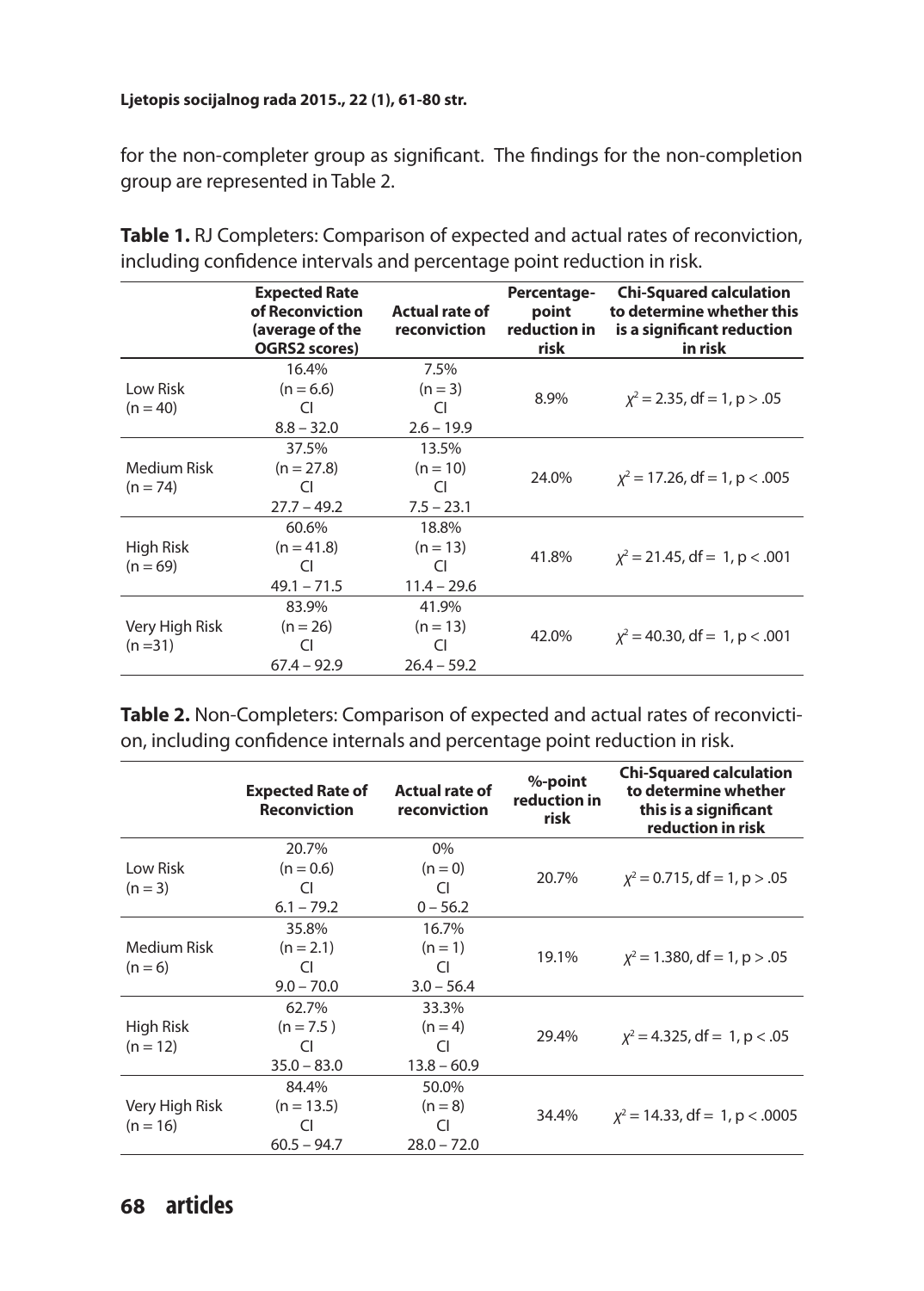# **Comparing reconvictions for completers and non-completers of RJ**

Overall 35.1% of offenders who did not complete the RJ intervention were reconvicted in comparison to only 18.1% of those who completed. Chi-squared analysis suggested that this difference was statistically significant  $(\chi^2 = 5.643, d\text{f})$  $= 1$ ,  $p = .018$ ). However, the results from an independent t-test investigating potential differences between the expected risk for reconviction between these two groups of offenders demonstrated that non-completers' OGRS2 scores ( $M = 68.4$ ,  $SD = 22.5$ ) were significantly higher than those of the completers (M = 47.4, SD  $= 22.6$ ; t = 4.343, df = 251, p = .0005). Thus, this might partly explain the difference between the reconviction rates of the two groups. Consequently, separate Chi-squared analyses were computed for each of the NOMS risk groups, comparing the rate of reconviction of completers and non-completers. Whilst none of the analyses attained levels of statistical significance – largely due to the small number of non-completers in some of the risk groups - examination of the percentagepoint reductions (comparing the actual rates of reconvictions for the two groups) indicated that the lower rates of reconviction for the completer group were almost equivalent to that found for previous wait-list controlled studies (e.g. Miers et al., 2001). For example, those who completed RJ from the high risk category demonstrated a 14.5% lower rate of reconviction and the very high groups' rate was 8.1% lower, which corresponds well with the 10% lower rate of reconviction reported in Miers et al. (2001).

### **Risk for reconviction by RJ intervention**

Descriptive statistical analysis was conducted to explore the rate of reconviction by each RJ intervention group. The analysis revealed that 24% (12: 50) of those who engaged in a conference were reconvicted, in comparison to 17.5% (18: 103) who had written a letter of apology and 14.3% ( $n = 9$ : 63) of those who had undertaken victim empathy work. Chi-squared analysis was performed to determine whether these observed differences in reconviction rates between offenders undertaking the three different RJ interventions attained a level of statistical significance. This revealed that there was no statistical difference between the likelihood of reconviction between the three interventions. Examination of the percentage-point change values indicated that the rates of actual offending were approximately 30% lower than that which was expected across the three interven-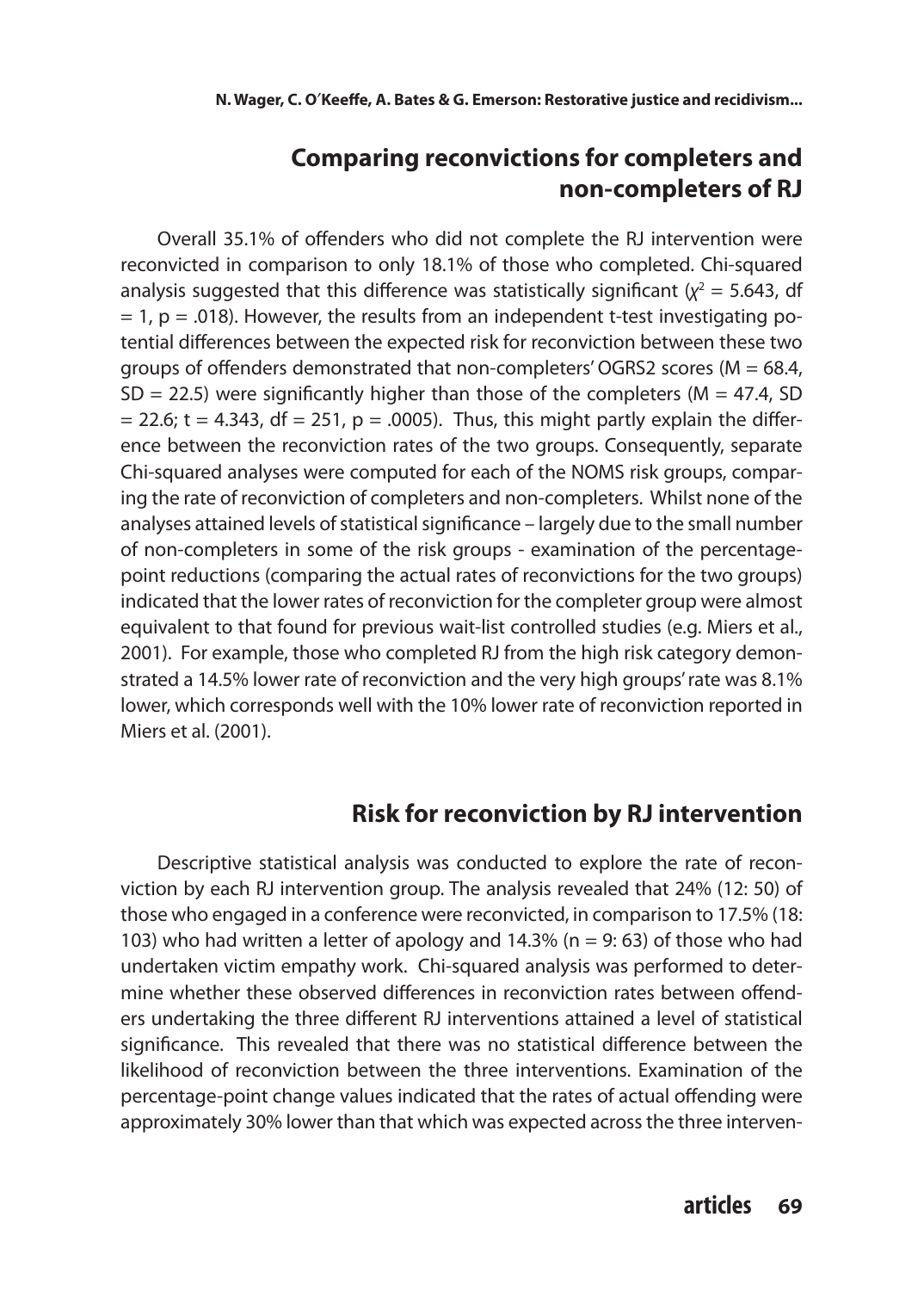tion groups. Chi-squared analysis and investigation of the confidence intervals for the expected and actual rates of reconviction for the three intervention groups revealed that each type of RJ intervention was associated with a significantly lower rate of actual reconviction than predicted by the OGRS2 scores.

An analysis of variance (ANOVA) was computed to compare the OGRS2 scores of the three different RJ groups, to determine whether victims' choices had an unwitting yet systematic impact on the allocation of RJ interventions (e.g. high risk offenders being more likely to be required to undertake victim empathy work). The observed differences did not reach a level of statistical significance [F(3, 215)  $= 0.609$ , p  $> 0.05$ ], suggesting there is no evidence of selective allocation of RJ intervention on the basis of level of predicted risk.

 According to the ORGS scores it would have been expected that approximately half of the offenders in each of the three RJ intervention groups would have reoffended, so risk appears to have been reduced for all three groups. Specifically, the expected rate of offending for the conference group was twice as high as the observed rate; whereas, for the victim empathy and the letter of apology groups, the expected rate was approximately three times higher than the observed rate. The positive impact of victim-empathy work contrasts quite markedly with Newby's (2012) contention that that there is little evidence of victim-empathy reducing rates of reconviction.

|                | <b>Expected Rate</b><br>of Reconviction<br>(average of the<br><b>OGRS2 scores)</b> | <b>Actual rate of</b><br>reconviction | Percentage-<br>point<br>reduction in<br>risk | <b>Chi-Squared calculation</b><br>to determine whether<br>this is a significant<br>reduction in risk |  |
|----------------|------------------------------------------------------------------------------------|---------------------------------------|----------------------------------------------|------------------------------------------------------------------------------------------------------|--|
|                | 46.3%                                                                              | 17.5%                                 |                                              |                                                                                                      |  |
| Letter         | $(n = 47.7)$                                                                       | $(n = 18)$                            | 28.8%                                        | $x^2 = 27.07$ , df = 1, p < .005                                                                     |  |
| $(n = 103)$    | CI                                                                                 | CI                                    |                                              |                                                                                                      |  |
|                | $37.3 - 56.2$                                                                      | $11.4 - 25.9$                         |                                              |                                                                                                      |  |
|                | 47.3%                                                                              | 14.3%                                 |                                              |                                                                                                      |  |
| Victim Empathy | $(n = 29.8)$                                                                       | $(n = 9)$                             | 33.0%                                        | $x^2 = 27.55$ , df = 1, p < .005                                                                     |  |
| $(n = 63)$     | CI                                                                                 | CI                                    |                                              |                                                                                                      |  |
|                | $35.8 - 59.7$                                                                      | $13.7 - 33.9$                         |                                              |                                                                                                      |  |
|                | 50.5%                                                                              | 24.0%                                 |                                              |                                                                                                      |  |
| Conference     | $(n = 25.3)$                                                                       | $(n = 12)$                            | 26.5%                                        | $x^2 = 14.15$ , df = 1, p < .005                                                                     |  |
| $(n = 50)$     | CI                                                                                 | CI                                    |                                              |                                                                                                      |  |
|                | $36.6 - 63.4$                                                                      | $14.2 - 37.0$                         |                                              |                                                                                                      |  |

| Table 3: Reduction in risk for reconviction by type of RJ initiative |  |  |  |  |
|----------------------------------------------------------------------|--|--|--|--|
|----------------------------------------------------------------------|--|--|--|--|

### **70 articles**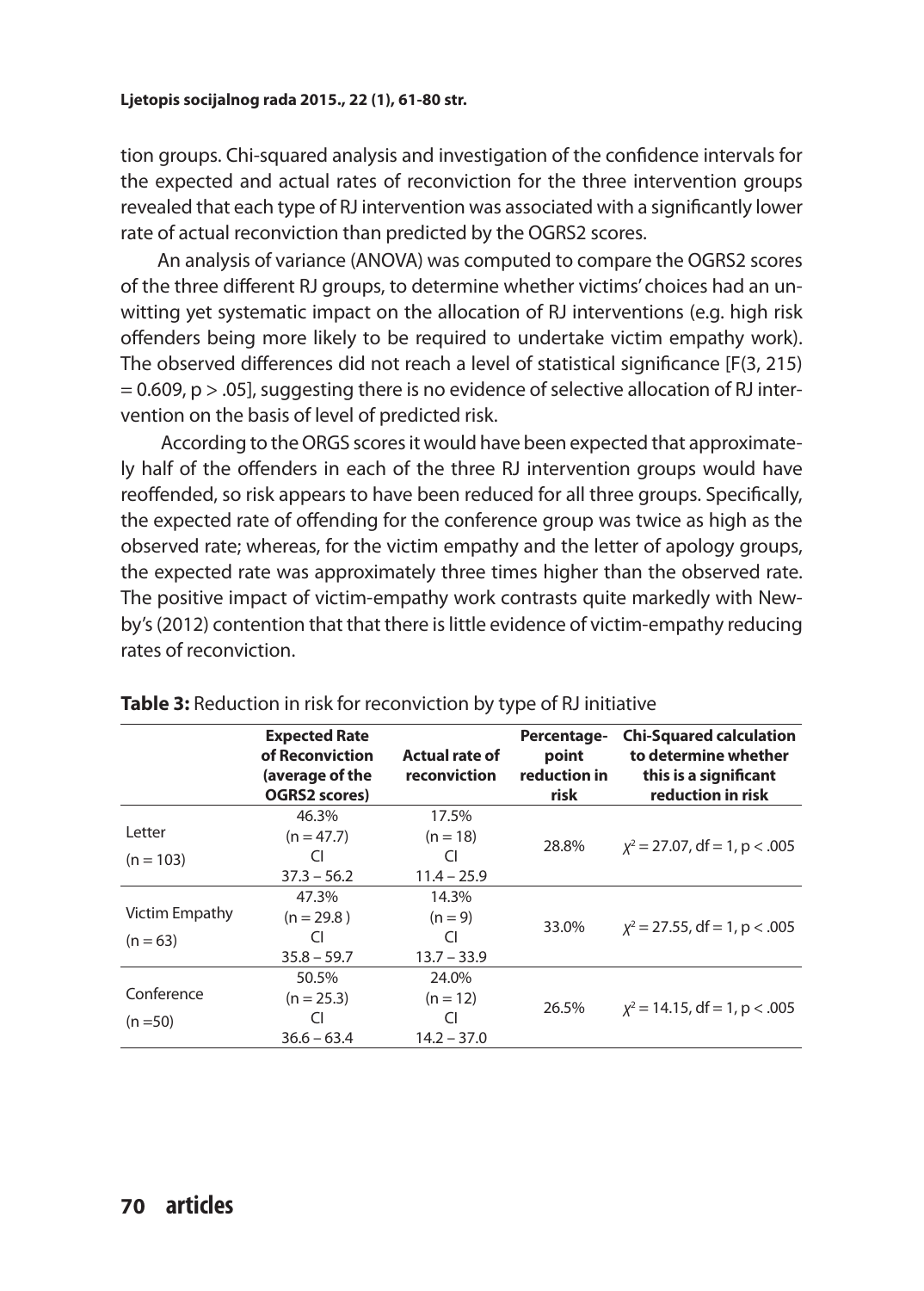# **Risk of reconviction by risk category and type of RJ intervention**

A further comparison was drawn between the expected and the observed rates of reconviction on the basis of both risk group and RJ intervention. The rationale being to ascertain whether each of the RJ interventions demonstrated equivalent treatment affects across the different risk groups. Initially, separate analyses were computed for expected (ANOVA) and observed risks for conviction (Chi-squared analyses) for each risk group comparing risk across the three RJ types. All of the associated analyses revealed no statistically significant differences. For example, for the low risk group, there were no statistically significant differences in actual risk for reconviction between the three RJ interventions. Similarly, the expected risk for reconviction for the low risk group across the three intervention types was also equivalent. Even here, each of the subgroups demonstrated a lower risk for offending than was predicted by the OGRS2 scores.

However, when considering the low to high risk groups the magnitude of the treatment effect appears to vary on the basis of an interaction between risk group and RJ intervention type. The findings suggest that the most effective RJ intervention differs in relation to the risk group; in that the low risk group demonstrated the greatest treatment effect when they were required to write a letter of apology, the medium risk group were most favourably impacted by engaging in victim-empathy work and the high risk group equally benefitting most from the face-to-face conference and victim-empathy work. This finding corresponds with the 'risk' principle from Andrews and Bonta's (2006) 'Risk, Needs and Responsivity' model of offender rehabilitation, which proposes that an effective treatment must be proportionate to the risk. That is, low risk offenders benefit most from minimal intervention, such as sending a letter of apology; whereas high risk offenders benefit most from a more extensive/intensive intervention, such as preparing to meet and actually meeting with their victim. However, the findings for the very high risk group conflict with this trend and suggest that a letter of apology may work best with this group. Careful scrutiny of the composition of these groups indicated that 70-90% of the offenders in the medium risk groups were violent offenders, whereas only a third of the very high risk conference group were violent offenders. Thus, the findings may be partly attributed to different offence type compositions of the groups.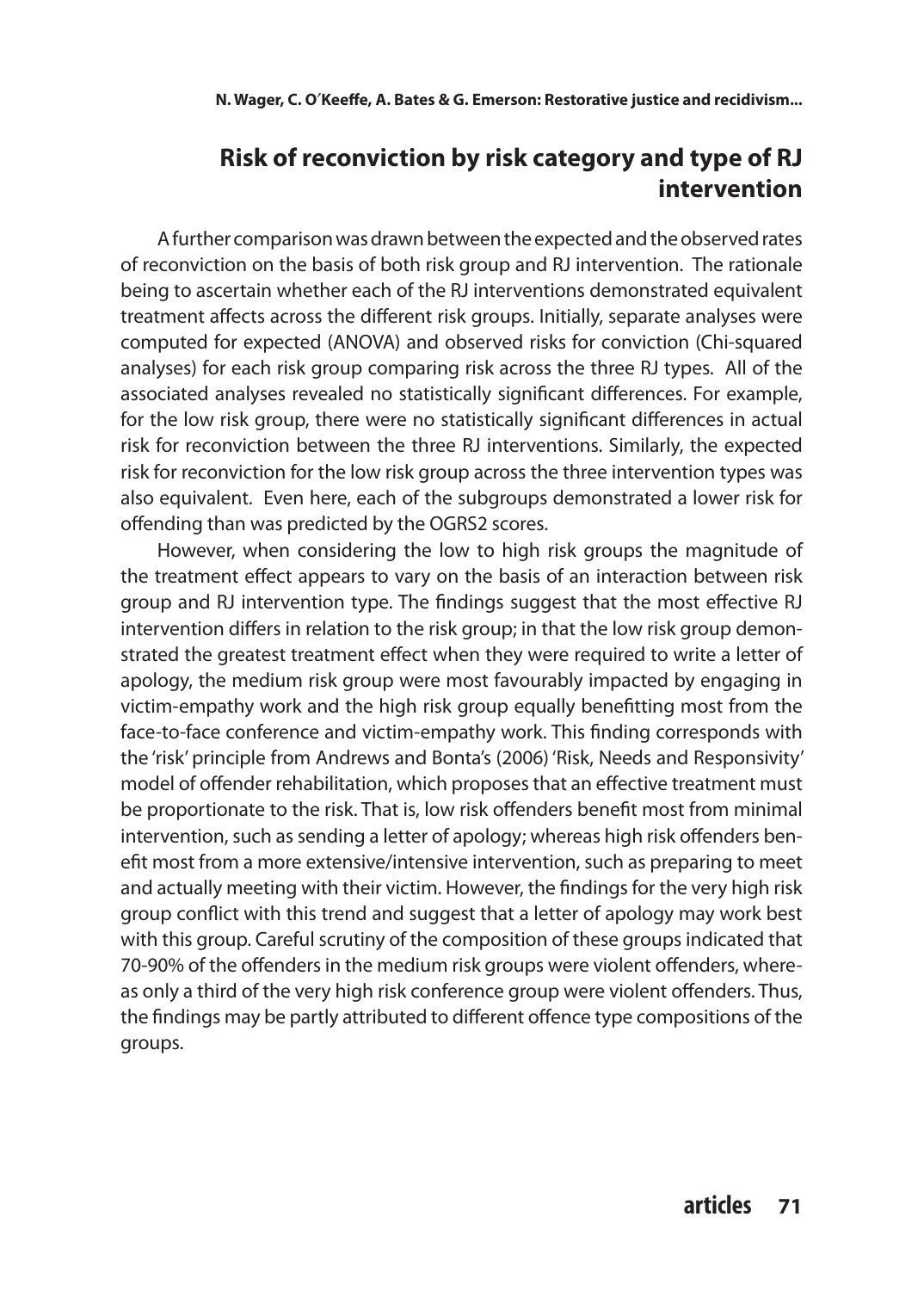|                                             | <b>Type of RJ Intervention</b>              |                                            |                                             |                                            |                                             |                                            |
|---------------------------------------------|---------------------------------------------|--------------------------------------------|---------------------------------------------|--------------------------------------------|---------------------------------------------|--------------------------------------------|
|                                             |                                             | <b>Letter of Apology</b>                   |                                             | <b>Victim-Empathy Work</b>                 | Conference                                  |                                            |
|                                             | <b>Predicted</b><br>rate of<br>reconviction | <b>Observed</b><br>rate of<br>reconviction | <b>Predicted</b><br>rate of<br>reconviction | <b>Observed</b><br>rate of<br>reconviction | <b>Predicted</b><br>rate of<br>reconviction | <b>Observed</b><br>rate of<br>reconviction |
| Low Risk<br>$(n = 40)$                      | 15.9%<br>$(n = 3.3)$                        | 4.8%<br>(1:21)                             | 16.9%<br>$(n = 2)$                          | 8.3%<br>(1:12)                             | 17.0%<br>$(n = 1.2)$                        | 14.3%<br>(1:7)                             |
| % point<br>reduction                        | 11.1%                                       |                                            | 8.6%                                        |                                            | 2.7%                                        |                                            |
| <b>Medium Risk</b><br>$(n = 74)$<br>% point | 37.3%<br>$(n = 14.5)$<br>24.5%              | 12.8%<br>(5:39)                            | 39.7%<br>$(n = 8.3)$<br>30.2%               | 9.5%<br>(2:21)                             | 35.1%<br>$(n = 4.9)$<br>13.7%               | 21.4%<br>(3:14)                            |
| reduction<br>High Risk<br>$(n = 69)$        | 61.4%<br>$(n = 16.6)$                       | 33.3%<br>(9:27)                            | 59.6%<br>$(n = 13.1)$                       | 9.1%<br>(2:22)                             | 60.4%<br>$(n = 12.1)$                       | 10.0%<br>(2:20)                            |
| % point<br>reduction                        | 28.1%                                       |                                            | 50.5%                                       |                                            | 50.4%                                       |                                            |
| Very High<br><b>Risk</b><br>$(n = 31)$      | 84.9%<br>$(n = 12.7)$                       | 20.0%<br>(3:15)                            | 83.4%                                       | 57.1%<br>(4:7)                             | 82.4%                                       | 66.7%<br>(6:9)                             |
| % point<br>reduction                        | 64.9%                                       |                                            | 26.3%                                       |                                            | 15.5%                                       |                                            |

NB. The percentages presented in italics in the predicted rate of reconviction columns refer to the percentage point reduction in risk for offending. The numbers in brackets in the observed rate of reconviction columns refer to the ratio of reconvictions in relation to the number of offenders in this particular subsample.

### **Risk for reconviction by offence category**

A one-way ANOVA was conducted to ascertain whether there was a significant difference in OGRS2 scores between the four different offence classification groups. This indicated that the observed differences did not attain a level of statistical significance, suggesting that there is a relative equivalence in expected risk for reconviction among the four offence groups. A Chi-squared analysis was performed to determine whether there is a significant difference in reconviction rates on the basis of the offence which lead to the RJ sentence. This revealed a statistically significant finding  $\chi^2$  = 12.877, df = 3, p =.005) suggesting that property offenders are the most likely group of offenders to be reconvicted (36.8%), those whose crime was characterised as irresponsible behaviour tended not to be reconvicted and violent and mixed violent/property offenders were equally likely to be reconvicted (15.2% & 14.3%), respectively. Chi-squared analyses were conducted to compare the expected and observed rates of reconviction for offenders who had completed RJ on the basis of the nature of their index offence. Due to the small

### **72 articles**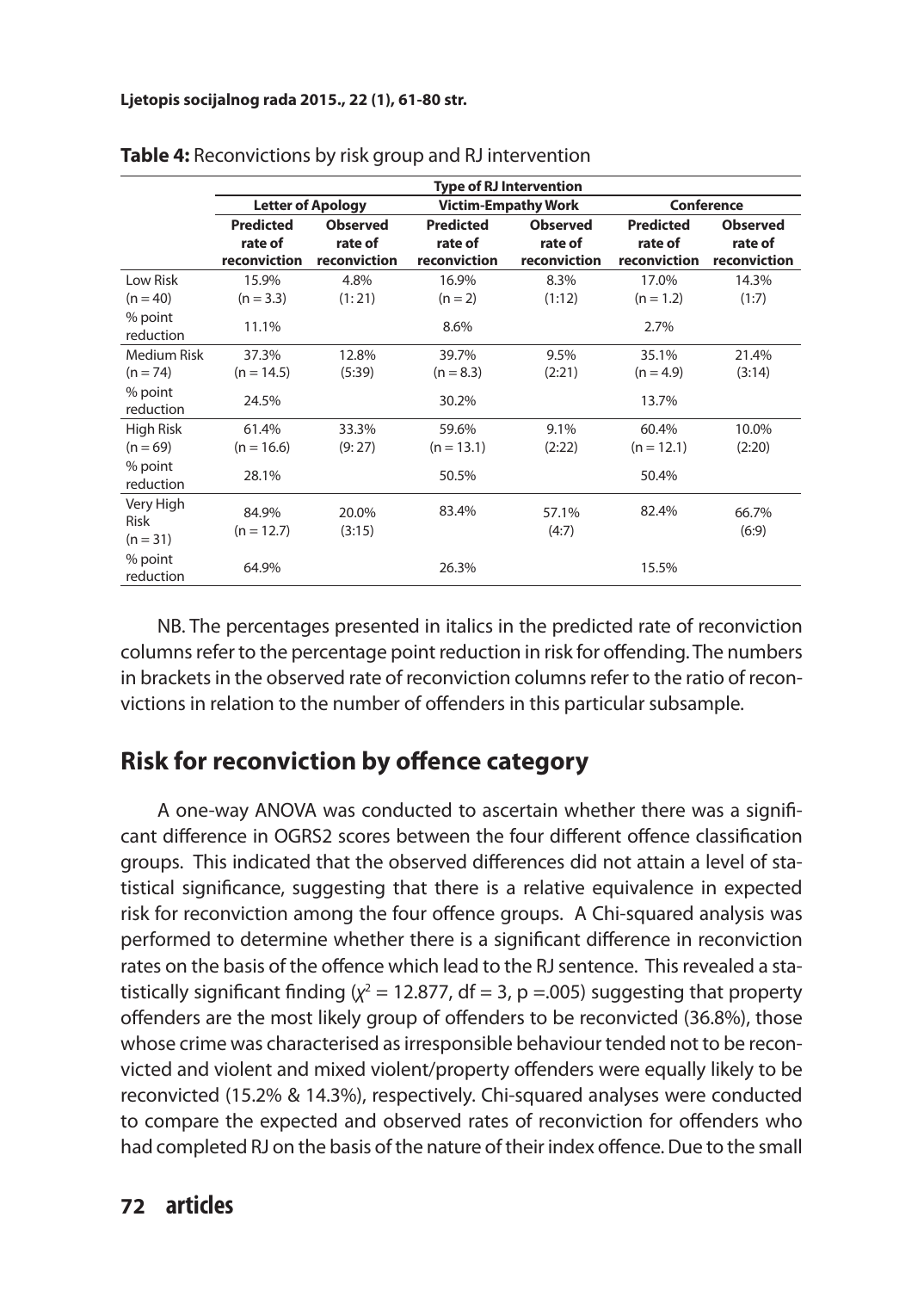numbers of offenders in the 'irresponsible behaviour' and mixed violent and property groups the analysis was restricted to comparing risk reduction between the property and violent offenders. This indicated a greater treatment effect for the violent offender group, who demonstrated a 67% reduction in risk for offending, in comparison to a 39% reduction for the property offenders. The Chi-squared analyses revealed that the reductions for both the violent  $(\chi^2 = 41.32, df = 2, p < .0005)$ and the property offenders ( $\chi^2$  = 8.483, df = 2, p <.005) attained a level of statistical significance. Thus, the results indicate that RJ is associated with lower rates of reconviction for both property and violent offenders, but that a greater proportion of violent offenders appear not to reoffend following RJ, which is consistent with previous findings (e.g. Shapland et al., 2008).

### **Risk for reconviction by offence category and RJ intervention**

A further comparison was drawn between the expected and the observed rates of offending on the basis of both offence type and RJ intervention. The rationale being to ascertain whether each of the RJ interventions demonstrated equivalent treatment effects across the different offence type groups. Separate Chi-squared analyses were computed for reconviction for each offence type group comparing risk across the three RJ interventions. The analysis could not be computed for the 'irresponsible behaviour' group since none of these offenders were reconvicted, but for all of the other three offence groups the analyses revealed no statistically significant differences. Suggesting that overall, there appears to be an equivalent effect of the type of RJ intervention across the different offence categories. However, when analysis was computed for the type of RJ intervention across categories of offences, a significant difference emerged for victim empathy work  $(x^2 = 9.854$ , df = 3, p =.02), which suggested that victim empathy work had little by way of a treatment effect for property offenders, but was highly effective for violent offenders. However, very few property offenders' sentences included victim empathy work and thus it may be premature to conclude that this intervention is ineffective for this group of offenders. The analysis in relation to conferencing did not attain a level of statistical significance ( $\chi^2$  = 5.896, df = 3, p = .117), but it did indicate a trend suggesting that conferencing may also be more effective for violent as opposed to property offenders. Examination of the percentage-point reductions in risk for reconviction indicated that letters of apology are associated with the best treatment effect for the property offender group. However, violent offenders appear to respond equally well to all three types of RJ intervention. The findings are presented in Table 5.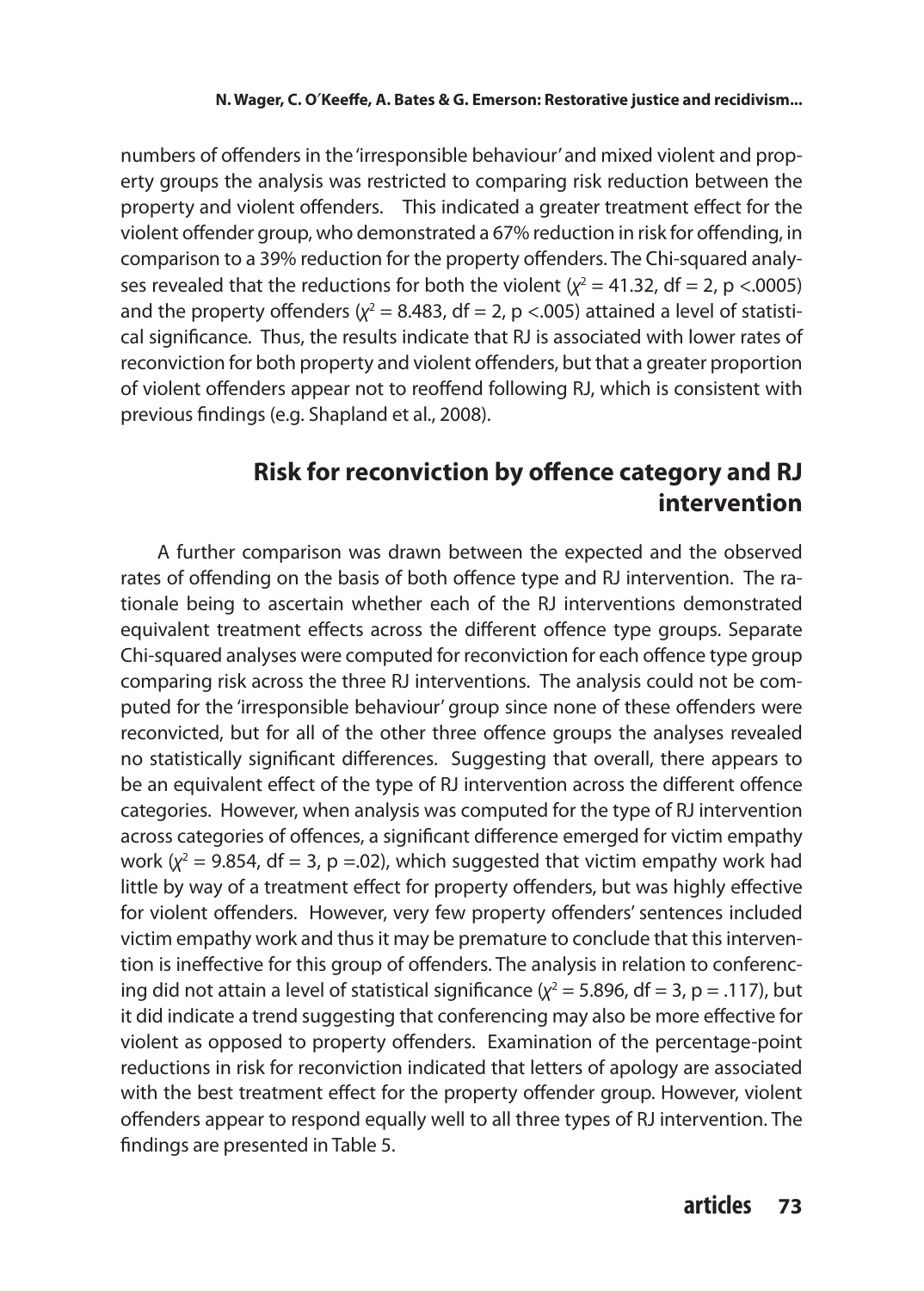|                                                | <b>Type of RJ Intervention</b>                         |                                            |                                             |                                            |                                             |                                            |
|------------------------------------------------|--------------------------------------------------------|--------------------------------------------|---------------------------------------------|--------------------------------------------|---------------------------------------------|--------------------------------------------|
| <b>Offence</b>                                 | <b>Victim-Empathy Work</b><br><b>Letter of Apology</b> |                                            |                                             |                                            | <b>Conference</b>                           |                                            |
| <b>Type</b>                                    | <b>Predicted</b><br>rate of<br>reconviction            | <b>Observed</b><br>rate of<br>reconviction | <b>Predicted</b><br>rate of<br>reconviction | <b>Observed</b><br>rate of<br>reconviction | <b>Predicted</b><br>rate of<br>reconviction | <b>Observed</b><br>rate of<br>reconviction |
| Irresponsible<br>behaviour<br>$(n = 13)$       | 30.9%<br>$(n = 2.2)$                                   | 0%<br>(0:7)                                | 43.3%<br>$(n = 1.3)$                        | 0%<br>(0:3)                                | 42.3%<br>$(n = 1.3)$                        | 0%<br>(0:3)                                |
|                                                | CI<br>$8.2 - 64.0$                                     | <b>CI</b><br>$0 - 35$                      | CI<br>$6.2 - 79.2$                          | <b>CI</b><br>$0 - 56$                      | <b>CI</b><br>$6.0 - 77.4$                   | <b>CI</b><br>$0 - 56.1$                    |
| % point<br>reduction                           | 30.9%                                                  |                                            | 43.3%                                       |                                            | 42.3%                                       |                                            |
| Violent<br>Offence<br>$(n = 149)$              | 45.0%<br>$(n = 31.5)$                                  | 16.9%<br>(12:70)                           | 46.8%<br>$(n = 23.9)$                       | 11.5%<br>(6:51)                            | 47.1%<br>$(n = 13.2)$                       | 17.9%<br>(5:28)                            |
|                                                | CI<br>$34.6 - 57.3$                                    | <b>CI</b><br>$10.6 - 27.6$                 | <b>CI</b><br>$34.1 - 60.5$                  | <b>CI</b><br>$5.0 - 23.4$                  | <b>CI</b><br>$30.1 - 64.9$                  | <b>CI</b><br>$7.9 - 35.6$                  |
| % point<br>reduction                           | 28.1%                                                  |                                            | 35.3%                                       |                                            | 29.2%                                       |                                            |
| Property<br>Offence<br>$(n = 39)$              | 57.8%<br>$(n = 9.8)$                                   | 23.5%<br>(4:17)                            | 68.6%<br>$(n = 3.4)$                        | 60.0%<br>(3:5)                             | 60.8%<br>$(n = 10.3)$                       | 43.8%<br>(7:17)                            |
|                                                | CI<br>$36.0 - 78.4$                                    | $\overline{C}$<br>$9 - 47.3$               | $\overline{C}$<br>$30.2 - 96.4$             | <b>CI</b><br>$23.1 - 88.4$                 | $\overline{C}$<br>$38.2 - 80.4$             | $\overline{C}$<br>$21.6 - 64.0$            |
| % point<br>reduction                           | 34.3%                                                  |                                            | 8.6%                                        |                                            | 17.0%                                       |                                            |
| Property<br>+ Violent<br>Offence<br>$(n = 14)$ | 45.3%<br>$(n = 3.6)$                                   | 25.0%<br>(2:8)                             | 24.0%<br>$(n = 1.6)$                        | 0%<br>(0:3)                                | 32.3%<br>$(n = 0.97)$                       | 0%<br>(0:3)                                |
|                                                | CI<br>$19.2 - 73.3$                                    | <b>CI</b><br>$7.2 - 59.1$                  | <b>CI</b><br>$13.3 - 84.2$                  | <b>CI</b><br>$0 - 56$                      | <b>CI</b><br>$6.2 - 79.2$                   | <b>CI</b><br>$0 - 56$                      |
| % point<br>reduction                           | 20.3%                                                  |                                            | 24%                                         |                                            | 32.3%                                       |                                            |

#### **Table 5:** Reconviction by offence category and RJ intervention

# **Predicting reconviction**

A binary logistic regression was performed to ascertain whether the type of RJ intervention undertaken would demonstrate a unique contribution to risk for reconviction ( $\chi^2$  = 57.723, df = 8, p = .002; Cox and Snells' R<sup>2</sup> = 0.151 and Nagelkerke R<sup>2</sup> = 0.220; 77.7% of cases were correctly classified by the model). 'Predictive' factors entered into the model included: age at index offence, risk-band category, offence type and RJ intervention. The factors that contributed most to risk for reconviction were offence type and risk category, but both only attained a borderline level of statistical significance. Importantly, the type of RJ intervention was not highlighted as a significant predictor of risk, suggesting again an overall equivalence between the treatment effects of the three different types of RJ intervention.

### **74 articles**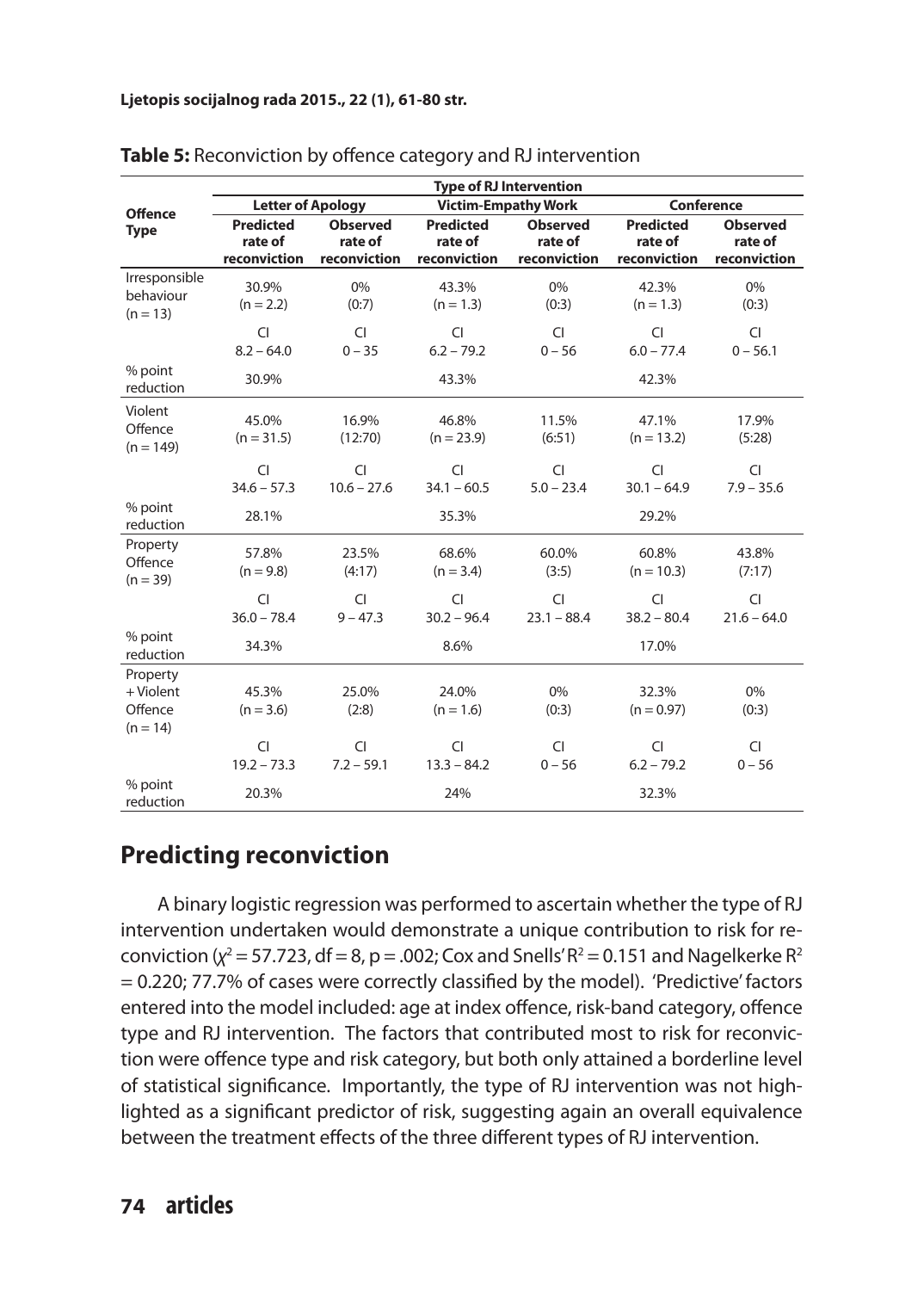# **Reconvictions and the relative degree of harm inherent in the subsequent offence**

Chi-squared analysis was performed to compare the relative degree of harm evident in subsequent offences committed by completers and non-completers of their designated RJ interventions. This indicated a statistical difference between the two groups  $(y^2 = 7.344$ , df = 2, p = .025). Overall, RJ completions were most likely to result in a reduction of harm (64 vs. 35.7%); whereas non-completion was most likely to result in an offence of equivalent harm (42.9 vs. 10.3%). Both completers and non-completers evidenced similar risk for committing a subsequent offence associated with a greater level of harm (25.6 vs. 21.4%). Thus overall, those who recidivate after having completed an RJ initiative, are more likely to commit an offence that has less harmful implications than their original offence. Equally important is the finding that non-completion of an RJ sentence does not appear to be associated with an increase in harm.

Chi-squared analysis was performed to determine if the different types of RJ intervention had a differential effect on the likelihood of reduction in harm. Whilst conference and letters of apology were associated with 66.7% of recidivist offenders subsequent offence being less harmful than the index offence in comparison to 55.5% for victim empathy work, this apparent difference did not attain a level of statistical significance ( $\chi^2$  = 19.158, df = 9, p = .024). Thus, suggesting that all three RJ interventions are equally associated with harm reduction for recidivism offenders.

Chi-squared analysis was then conducted to explore the relationships between the nature of the index offence and the comparative level of harm of any reconviction. This revealed a statistically significant finding which suggests that property offenders, where they do recidivate, are slightly more likely to be reconvicted of a crime more serious than their index offence (see Table 6 below), than the other offence groups. Overall, only about 17% of the violent offenders were reconvicted and 4% (that is ~25% of violent offenders who were reconvicted) engaged in more serious harm in their subsequent offence in comparison to their index offence. In contrast, about 40% of the property offenders were reconvicted following the RJ intervention and 11.5% (that is  $\sim$  29% of property offenders who were reconvicted) committed a more serious crime in their subsequent offence. Interestingly, no one whose index offence was coded as irresponsible behaviour was reconvicted and no-one who was convicted of a property and violent offence was convicted of a subsequent crime which resulted in a greater level of harm than the original offence.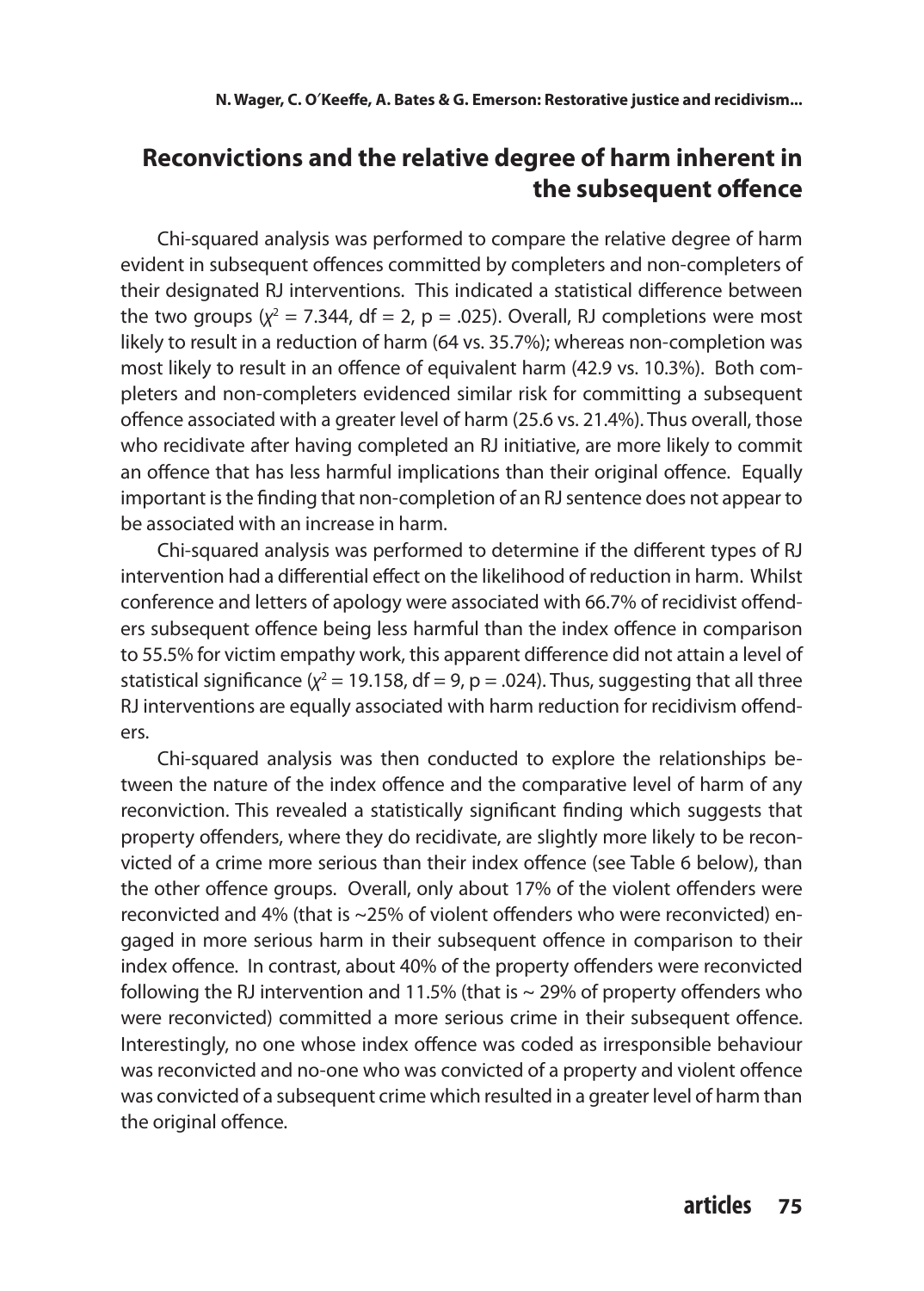|                         | <b>Equivalent harm</b> | Less harm | More harm | <b>No</b><br>reconviction |
|-------------------------|------------------------|-----------|-----------|---------------------------|
|                         | 0                      |           | 0         | 14                        |
| Irresponsible Behaviour | $0\%$                  | $0\%$     | $0\%$     | 100.0%                    |
| Violent Offence         | 5                      | 17        |           | 143                       |
|                         | 2.9%                   | 9.9%      | 4.1%      | 83.1%                     |
| Property Offence        |                        | 10        | 6         | 31                        |
|                         | 9.6%                   | 19.2%     | 11.5%     | 59.6%                     |
| Property and Violent    | 0                      | 3         | 0         | 13                        |
| Offence                 | 0%                     | 18.8%     | 0%        | 81.3%                     |

**Table 6:** Nature of index offence, reconviction and level of harm of the subsequent offence

# **Comparison of the allocated RJ intervention and offence classification**

Chi-squared analysis was conducted to investigate victim choice in level of RJ engagement which led to offenders being differentially allocated to a particular RJ intervention on the basis of their offence classification. The analysis revealed a statistically significant difference ( $\chi^2$  = 19.158, df = 9, p = .024). Whilst, more than half (54.9%) of the conferences held in this time period involved violent offenders, proportionately, conferences appear to be most readily chosen for property offenders (32.7%) and those whose offences were characterised as irresponsible behaviour (21.4%), but least likely to be chosen in the context of a violent offence (16.7%). Violent offenders were most likely to be designated to writing a letter of apology (41.3%) and victim empathy work (30.2%). Conversely, property offenders were twice as likely as violent offenders to participate in a conference. The findings are presented in Table 7.

Overall, 20.1% of the RJ interventions were face-to-face conferences. The finding that conference is the least likely RJ intervention used for violent offenders is understandable in the light of possible reluctance on the part of victims to participate. However, since there appears to be an equivalent treatment effect of all three of the RJ interventions, this should not be a concern when considering the implications for offenders; however, it may mean that a significant proportion of victims exclude themselves from the full potential benefits of RJ.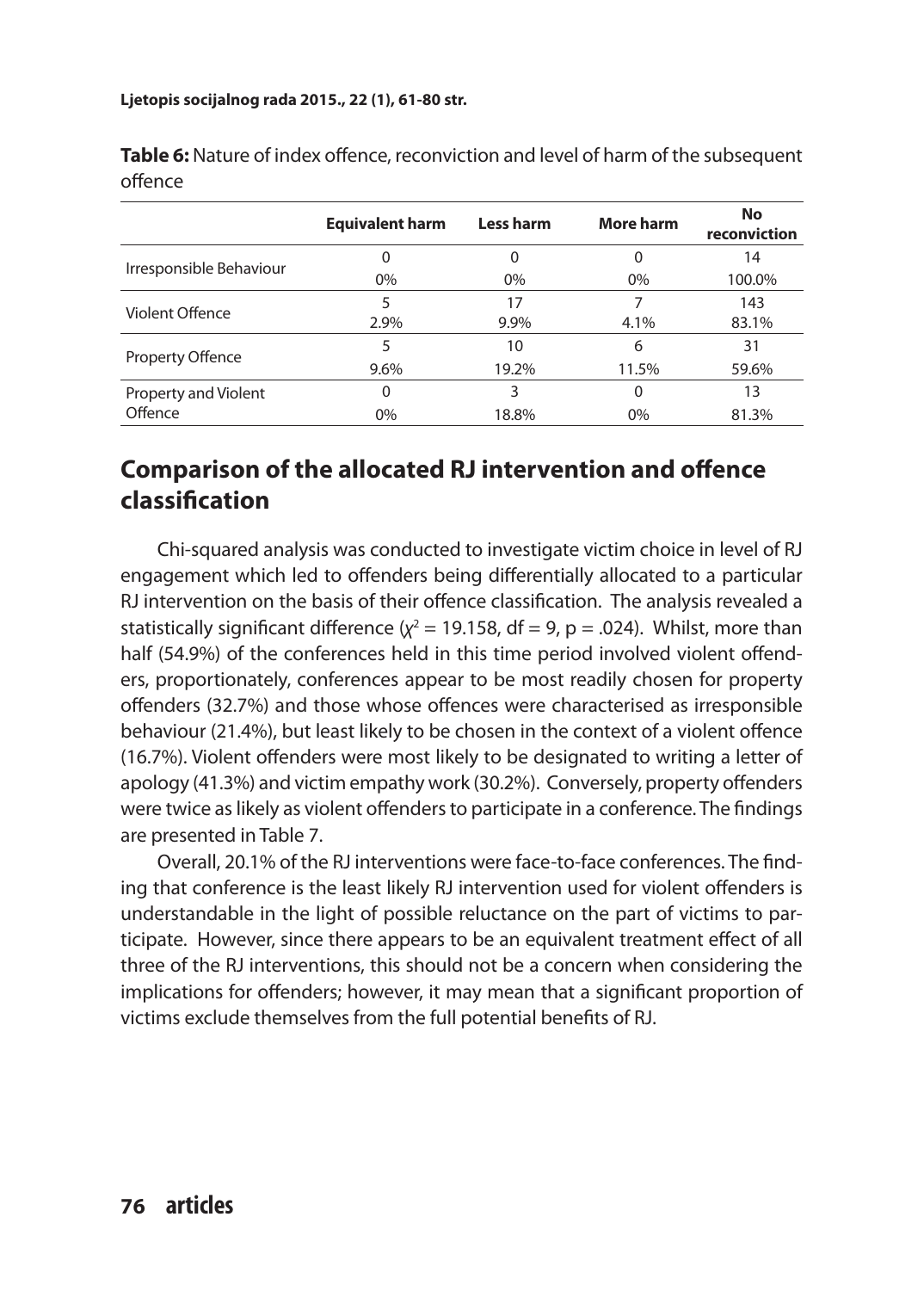|                     | The proportion of offenders in each offence group who participated in<br>a particular RJ intervention |                        |                         |                                                 |  |
|---------------------|-------------------------------------------------------------------------------------------------------|------------------------|-------------------------|-------------------------------------------------|--|
|                     | <b>Irresponsible</b><br>behaviour                                                                     | <b>Violent offence</b> | <b>Property offence</b> | <b>Mixed property</b><br>and violent<br>offence |  |
| Letter of apology   | 50.0%                                                                                                 | 41.3%                  | 32.7%                   | 50%                                             |  |
|                     | $(n = 7)$                                                                                             | $(n = 71)$             | $(n = 17)$              | $(n = 8)$                                       |  |
| Victim empathy work | 21.4%                                                                                                 | 30.2%                  | $9.6\%$                 | 18.8%                                           |  |
|                     | $(n = 3)$                                                                                             | $(n = 52)$             | $(n = 5)$               | $(n = 3)$                                       |  |
| Conference          | 21.4%                                                                                                 | 16.3%                  | 32.7%                   | 5.9%                                            |  |
|                     | $(n = 3)$                                                                                             | $(n = 28)$             | $(n=17)$                | $(n = 3)$                                       |  |
|                     | 7.1%                                                                                                  | 12.2%                  | 25.0%                   | 12.5%                                           |  |
| Non-completers      | $(n = 1)$                                                                                             | $(n = 21)$             | $(n = 13)$              | $(n = 2)$                                       |  |

| Table 7: Designation of RJ intervention by offence type |  |
|---------------------------------------------------------|--|
|                                                         |  |

# **LIMITATIONS OF THE STUDY**

There are five key limitations to this study, which should be considered in future evaluations. First, whilst follow-up data for more than two years post-intervention was available for 67 of the offenders, there is a small possibility that the rates of actual recidivism may have been underestimated even for this group, as offences committed during the follow-up period may not have been officially recognised until sometime later (e.g. after the data had been collated and analysed). Second, there is some indication that OGRS may slightly over-estimate the likelihood of reconviction for violent offences for mentally disordered offenders (Snowden et al, 2007) and the mental health of the offenders in this sample was not considered. Third, due to the small number of female offenders in this sample, gender was not considered in the analysis. However, there is some limited indication that RJ may exert a greater effect for females (Sherman et al, 2006). Fourth, in some of the analysis there were small cell sizes for the Chi-squared analysis, and in these instances the results should be interpreted with some caution. Finally, it is unlikely that the RJ components were the only aspects of a community sentence that may have served to lower the risk of conviction and thus future research should take these other aspects of sentencing into consideration.

# **Areas for indicated further exploration**

There are a number of areas that await investigation, which may help further develop practice and assist in the selection of cases recommended for RJ in presentence reports. For example (1) conducting a comparison of reconviction rates and levels of harm in subsequent offending between successful and non-success-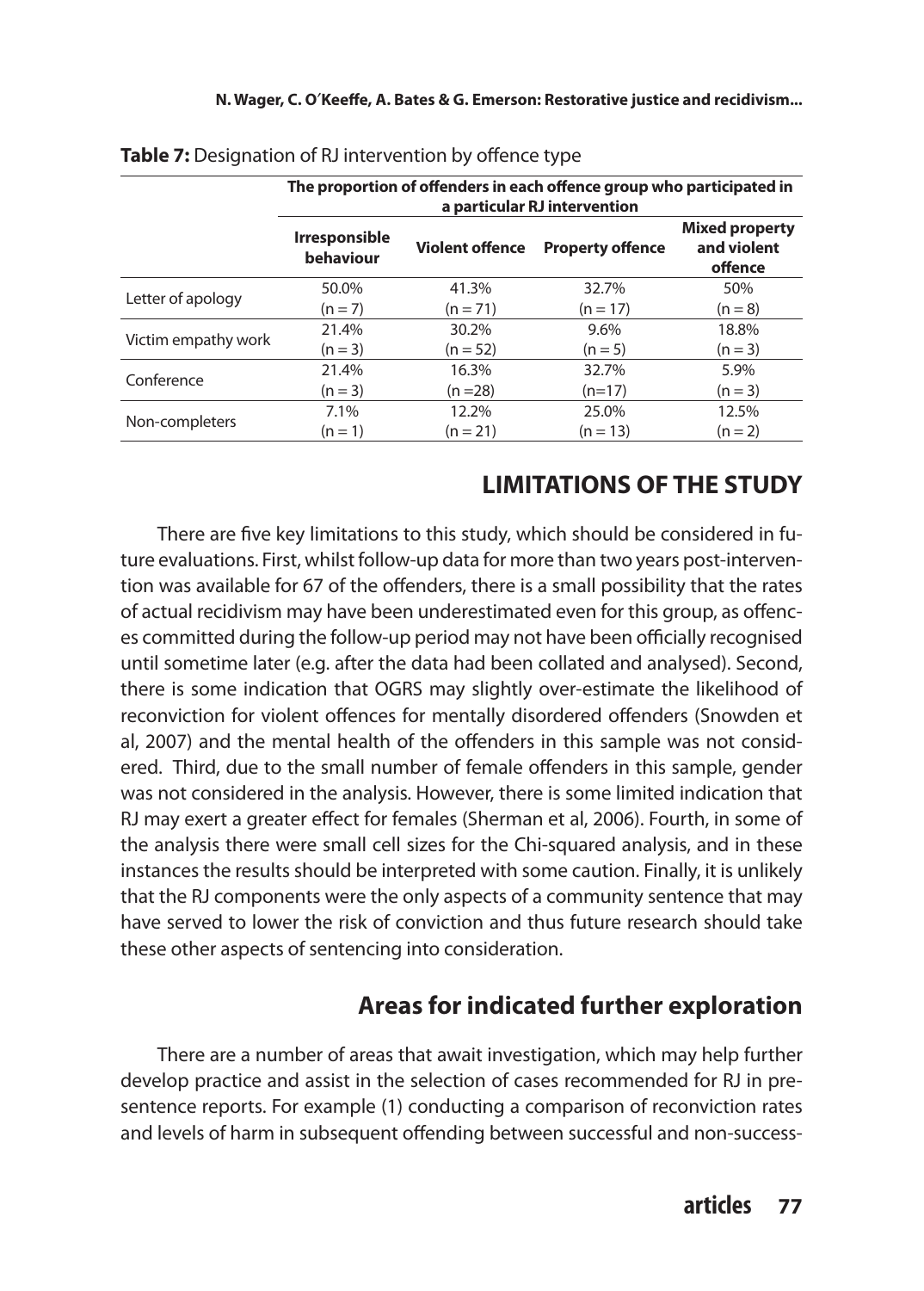ful conferences. (2) Exploration of what makes a 'successful' conference. (3) A comparison of conferences where the victim is an organisational representative versus a personal victim. (4) Investigation of the impact on victims of receiving a letter of apology. (5) Exploration of ways in which victims' participation can be appropriately increased, particularly in cases of violence. (6) Investigate predictors of reduction in harm in subsequent offence. (7) With a larger sample it should be possible to split the analysis by offence category, risk group and type of RJ intervention; thereby allowing a more comprehensive understanding of the patterns in relation to differential impacts.

### **CONCLUSIONS**

Of the whole sample, 23.3% of the offenders were reconvicted, which is considerably less than the proportion of reconvictions for community sentenced offenders (58%) reported by Shepherd and Whiting (2006). More importantly, just 18% of those who completed the RJ programme were reconvicted in comparison to 35% of those who did not complete. Thirty-seven percent of property offenders who completed RJ were reconvicted in comparison to 15% of violent offenders. Overall, all three RJ initiatives were associated with equivalent lower rates of reconviction than had been predicted by the OGRS2 scores. It appears that low risk offenders generally and property offenders in particular, appear to benefit most from writing a letter of apology, medium risk offenders appear to benefit most from victim-empathy work and high risk and/or violent offenders appear to benefit most from engagement in face-to-face conferencing. Of the reconvictions, 64.1% were convicted of a less serious crime than their index offence and only 25% were reconvicted of a more serious crime. When examining harm reduction in relation to the RJ interventions, each of the interventions was associated with a favourable outcome. That is, all of the RJ initiatives were equally associated with reconvictions that were far less serious offences than the index offence. Offenders who did not complete the RJ element from their sentence were more likely to be convicted of property offences; they demonstrated a higher risk for reconviction than the completers; and where they did reoffend, their offences were more likely to demonstrate a similarity in harm in relation to their index offence, rather than a reduction in harm as was more likely in the group who completed. Importantly, the non-completers did not appear to be adversely affected by non-completion of the RJ initiative. The results presented here suggest that Thames Valley Probation has succeeded in maintaining the quality of delivery which is sufficient to lead to a reduction in reconviction. Furthermore, the choices they have offered to victims are 'safe' in that they do no harm and they themselves lead to lower rates of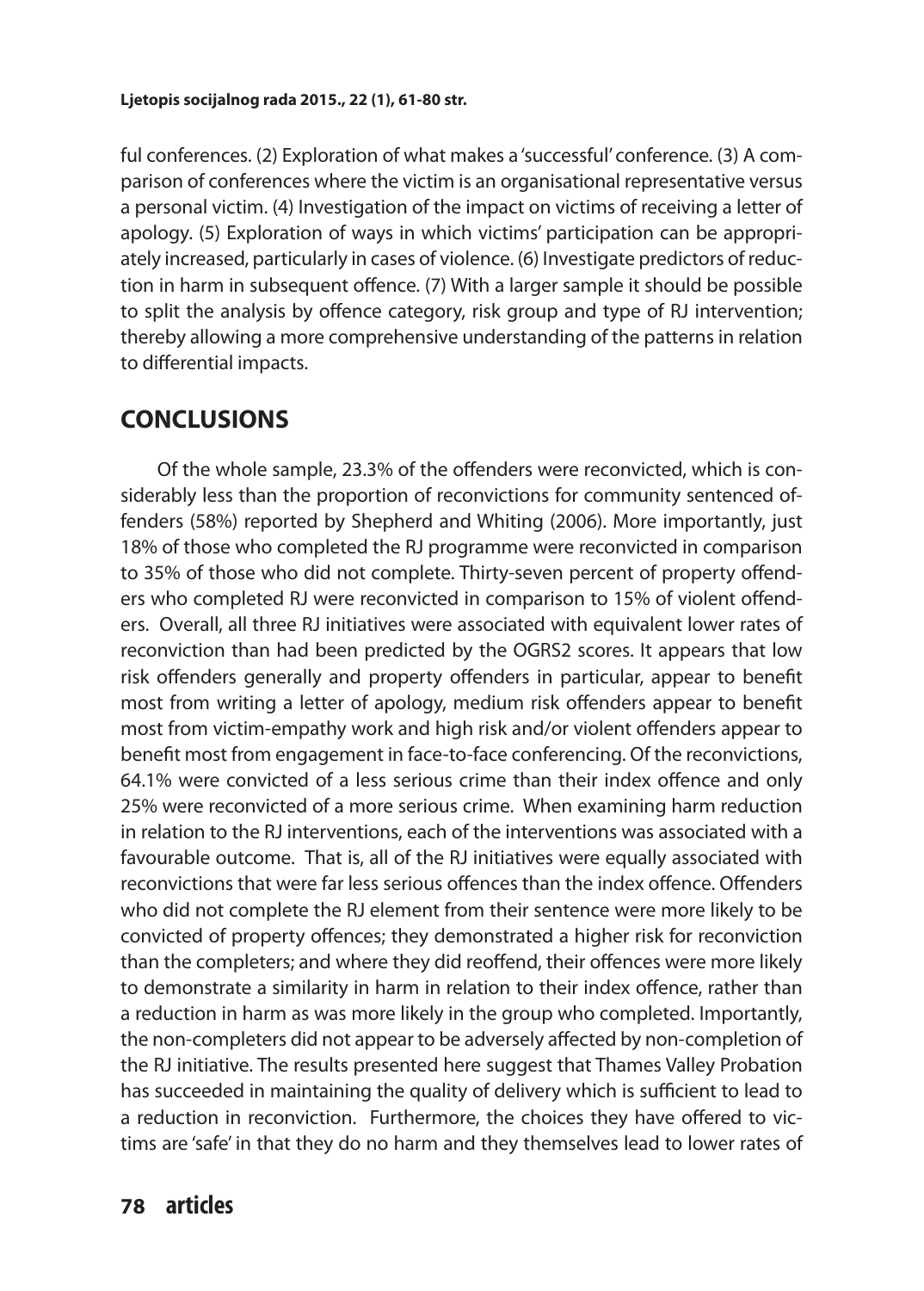reconviction than are evidenced by both programme non-completers and OGRS2 predictions. Whilst the delivery of a face-to-face conference remains the process which has the greatest impact on reconviction for certain groups of offenders, service providers can feel confident that the alternatives offered to victims are also likely to impact positively on the offender. That is, they too have the potential to lower the risk of reconviction and where reconviction occurs, it is probable that the impact of subsequent offence will be less serious for those who have undertaken any of the RJ interventions.

# *REFERENCES*

- 1. Andrews, D. A., & Bonta, J. (2006). **The psychology of criminal conduct**. Newark, NJ: LexisNexis.
- 2. Copas, J. & Marshall, P. (1998). The offender group reconviction scale: A statistical reconviction score for use by probation officers. **Applied Statistics***,* 47 (1), 159-171.
- 3. Howard, P., Francis, B., Soothill, K. & Humphreys, L. (2009). **OGRS 3: The revised offender group reconviction scale.** Research Summary 7/0. London: Ministry of Justice.
- 4. Juni, P., Altman, D.G. & Egger, M. (2001). Assessing the quality of controlled clinical trials**, British Medical Journal***,* 323 (7303), 42–46.
- 5. Miers, D., Maguire, M., Goldie, S., Sharpe, K., Hale, C., Netten, A., Uglow, S., Doolin, K., Hallam, A., Enterkin, J. & Newburn, T. (2001). **An exploratory evaluation of restorative justice schemes.** Crime Reduction Research Series Paper 9. London: Home Office.
- 6. Newby, R. (2012). **Better outcomes though victim-offender conferencing (restorative justice).** NOMS, Commissioning Strategies Group.
- 7. Shapland, J., Atkinson, A., Atkinson, H., Dignan, J., Edwards, L., Hibbert, J., Howes, M., Johnstone, J., Robinson, G. & Sorsby, A. (2008). **Does restorative justice affect reconviction? The fourth report from the evaluation of three schemes.** Ministry of Justice Research Series 10/08.
- 8. Shepherd, A. & Whiting, E. (2006). **Re-offending of adults: Results from the 2003 cohort**. Home Office Statistical Bulletin no. 20/06. London: Home Office.
- 9. Sherman, L.W. (2003). Misleading evidence and evidence-led policy: Making social science more experimental. **Annals of the American Academy of Political and Social Science,** 589, 6–19.
- 10. Snowden, R.J., Gray, N.S., Taylor, J. & MacCulloch, M.J. (2007). Actuarial prediction of violent recidivism in mentally disordered offenders. **Psychological Medicine,** 37, 1539-1549.